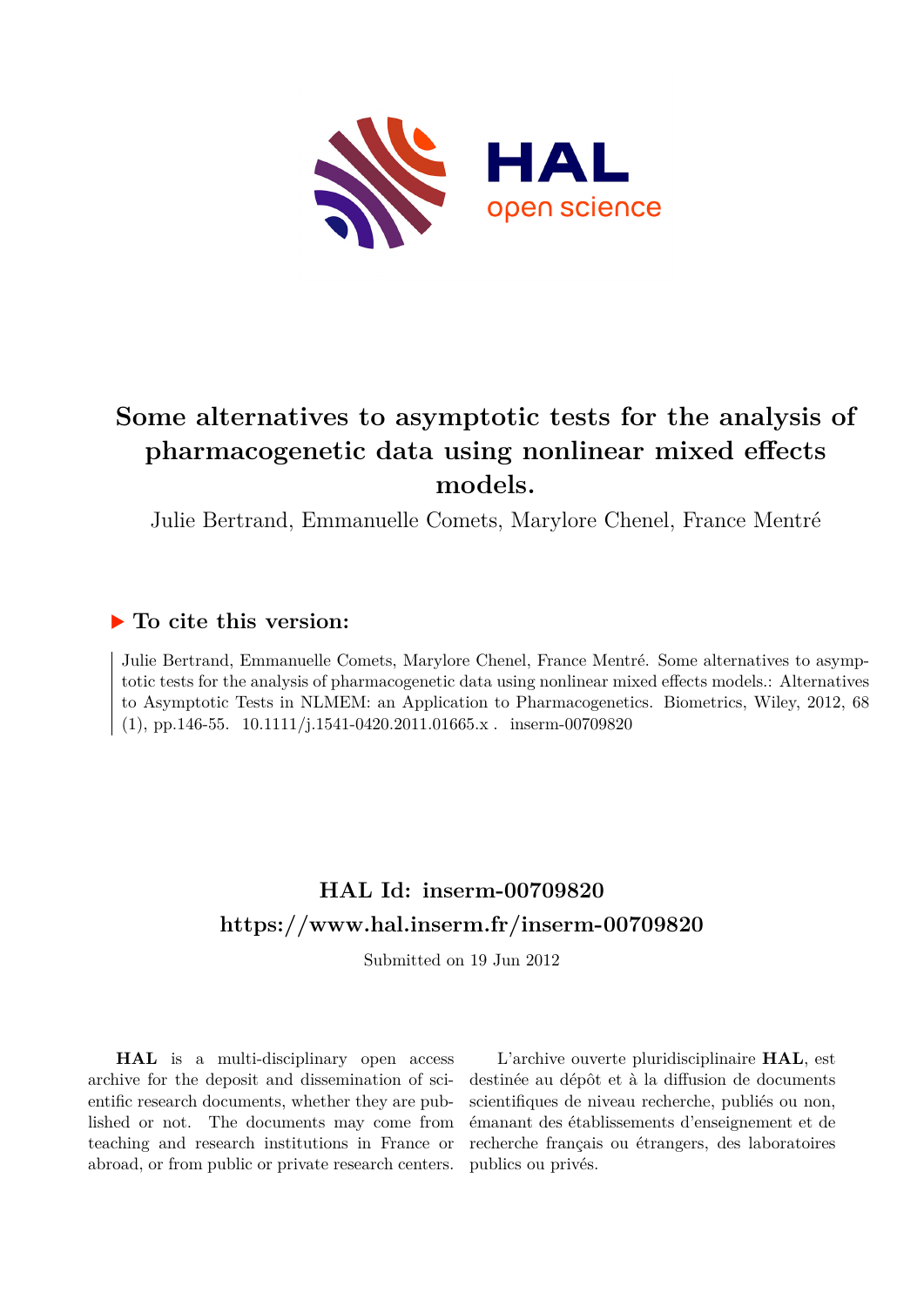## Some Alternatives to Asymptotic Tests for the Analysis of Pharmacogenetic Data using Nonlinear Mixed Effects Models

Julie Bertrand<sup>1,</sup>\*, Emmanuelle Comets<sup>1</sup>, Marylore Chenel<sup>2</sup> and France Mentré<sup>1</sup>

<sup>1</sup> UMR 738, INSERM, Université Paris Diderot, Paris F-75018, France

2 Institut de Recherches Internationales Servier, Courbevoie F-92400, France \*email: julie.bertrand@inserm.fr

SUMMARY: Nonlinear mixed effects models allow investigating individual differences in drug concentration profiles (pharmacokinetics) and responses. Pharmacogenetics focusses on the genetic component of this variability. Two tests often used to detect a gene effect on a pharmacokinetic parameter are i) the Wald test, assessing whether estimates for the gene effect are significantly different from 0 and ii) the likelihood ratio test comparing models with and without the genetic effect. Because those asymptotic tests show inflated type I error on small sample size and/or with unevenly distributed genotypes, we develop two alternatives and evaluate them by means of a simulation study. First, we assess the performance of the permutation test using the Wald and the likelihood ratio statistics. Second, for the Wald test we propose the use of the F-distribution with four different values for the denominator degrees of freedom. We also explore the influence of the estimation algorithm using both the First-Order Conditional Estimation with interaction linearisation-based algorithm and the Stochastic Approximation Expectation Maximization algorithm. We apply these methods to the analysis of the pharmacogenetics of indinavir in HIV patients recruited in the COPHAR2-ANRS 111 trial. Results of the simulation study show that the permutation test seems appropriate but at the cost of an additional computational burden. One of the four F-distribution based approaches provides a correct type I error estimate for the Wald test and should be further investigated. KEY WORDS: F-distribution based approach; First-order approximation; Nonlinear mixed effects models; Permutation tests; Pharmacogenetics.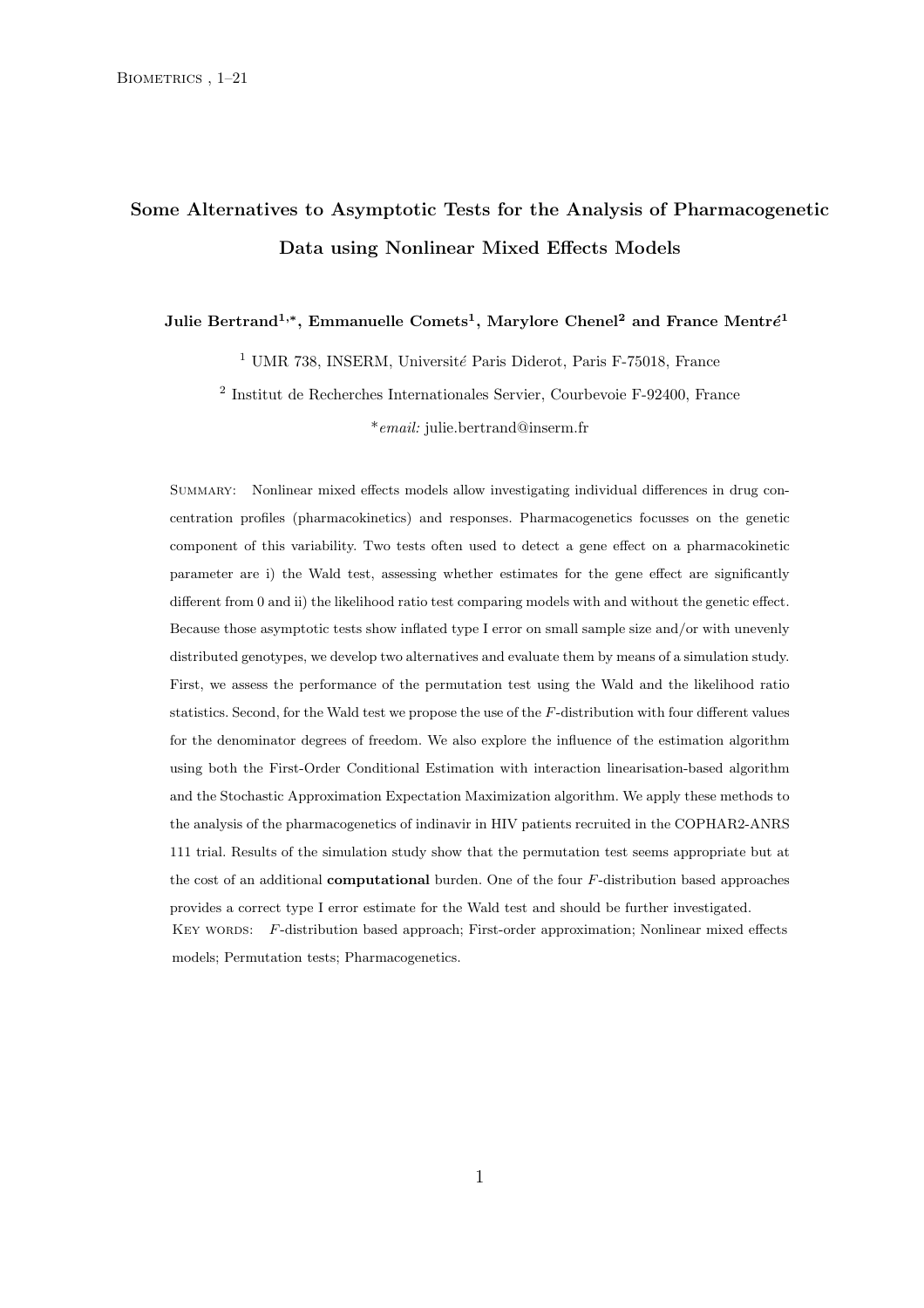## 1. Introduction

Pharmacokinetics (PK) studies the time course of a drug in the body. Nonlinear mixed effects models (NLMEM) in the analysis of PK data allow integrating the knowledge accumulated on drug absorption, distribution, metabolism and elimination (ADME), to quantify the inter-individual variability with fewer samples per patient than standard non compartmental approaches. Pharmacogenetics (PG) studies the relationship between this inter-individual variability and variations in the DNA sequence of proteins involved in the ADME mechanisms of the drug.

In previous simulation studies, we have shown that a correction for type I error inflation was required for the two most commonly used tests for differences between groups in NLMEM, the Wald and the likelihood ratio tests (LRT), in data sets of small sample size and/or with unevenly distributed genotypes (Bertrand et al., 2008, 2009b). Also in the context of testing parametric against semi-parametric nonlinear mixed models, Wu and Zhang (2002) have shown that asymptotic distributions cannot be used for the Wald test and the LRT when the normality assumption of the random effects is violated, though the LRT was much less affected.

The aim of the present work is to investigate two alternatives to these asymptotic tests to detect a gene effect in PG studies: permutation and F-distribution based tests. Permutation testing is a way of determining whether the null hypothesis of randomness is reasonable, i.e. whether the pattern present in the data **could have happen by chance alone** (Good, 1994; Manly, 1998). This alternative requires fewer assumptions than a correction based on simulations from the model under the null hypothesis, but is seldom used in NLMEM (Ding and Wu, 2001). The second alternative is to correct the Wald test for the underestimation of the variance of parameter estimates in small sample size. We investigate four such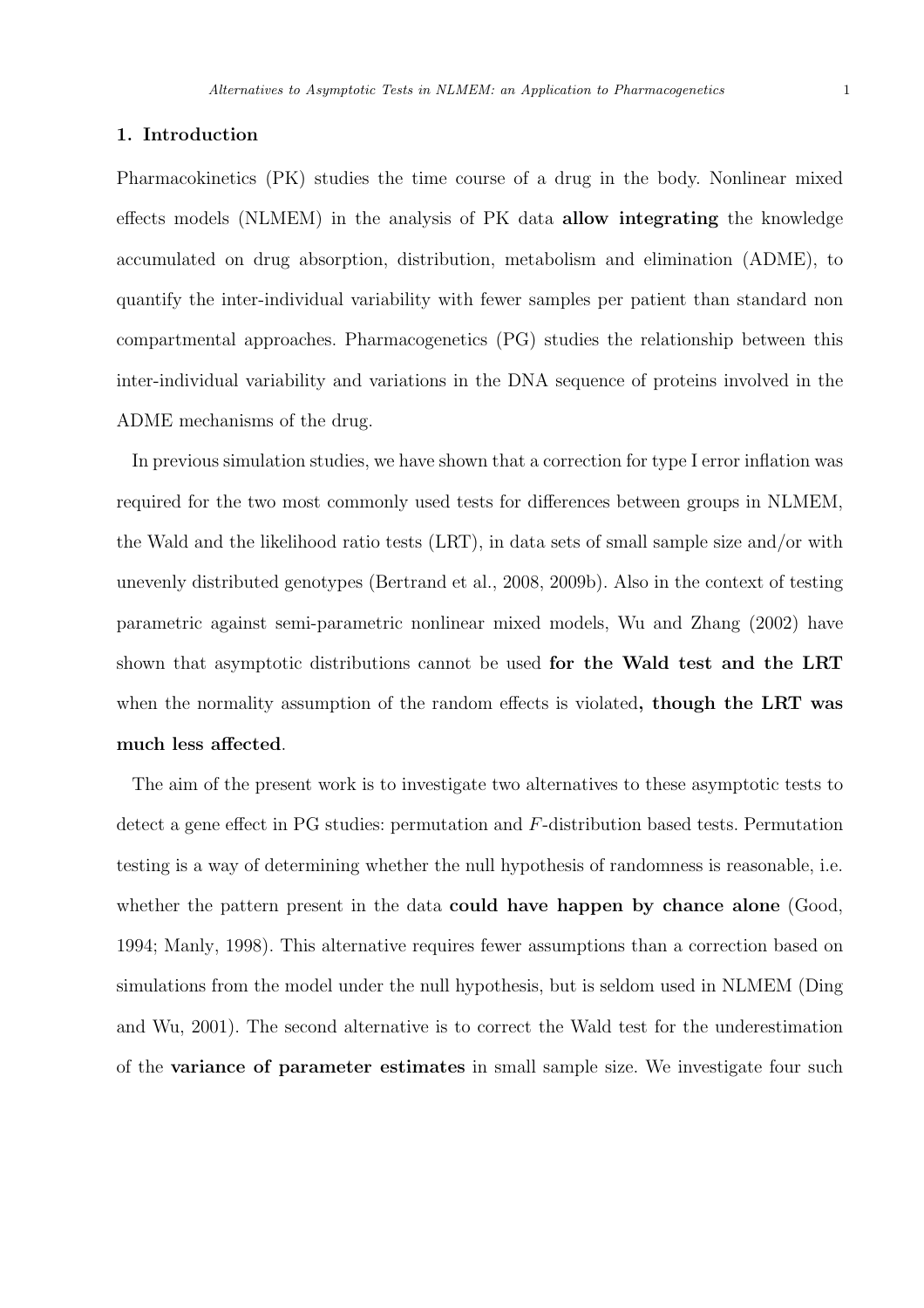corrections based on F-distributions with various values of denominator degrees of freedom (df) which have been proposed in different settings.

In the present work, we study the type I error and power of these two alternatives through simulations. The permutation tests are evaluated for both the Wald and the LRT statistics whereas the F-distributions are used to correct the Wald test only. The same simulation setting as in the simulation studies mentioned before (Bertrand et al., 2008, 2009b) was used here to enable a comparison with the results of the simulation-based correction studied in these works. As an illustration, we present an analysis of the indinavir concentration-time profiles collected in the COPHAR2 trial.

As in NLMEM the integral in the likelihood has no analytical form, estimation algorithms use model linearisation, such as the first order (FO) and first order conditional estimation with interaction (FOCE-I) (Lindstrom and Bates, 1990) methods implemented in the NON-MEM and the Phoenix NLME software. Others consider numerical approximations of the likelihood such as the Laplacian or Adaptive Gaussian quadrature algorithms (AGQ) or more recently stochastic approximation of the EM algorithm (SAEM) (Deylon et al., 1999) as implemented in the MONOLIX software. In Bertrand et al. (2008, 2009b), we have shown that the bias in the FO algorithm leads to a very large inflation of both asymptotic tests type I error. Thus, to account for the influence of the estimation algorithm in the present work we use FOCE-I and SAEM.

In Section 2, we present the model and how the likelihood and the estimation variance matrix are obtained. Then, we introduce the usual asymptotic tests and both investigated alternatives in Section 3. In Sections 4 and 5 we describe the real data, the simulation study and the evaluation protocol. The results of the evaluation and the illustration are presented in Section 6. We finally discuss our findings and conclusions in Sections 7 and 8.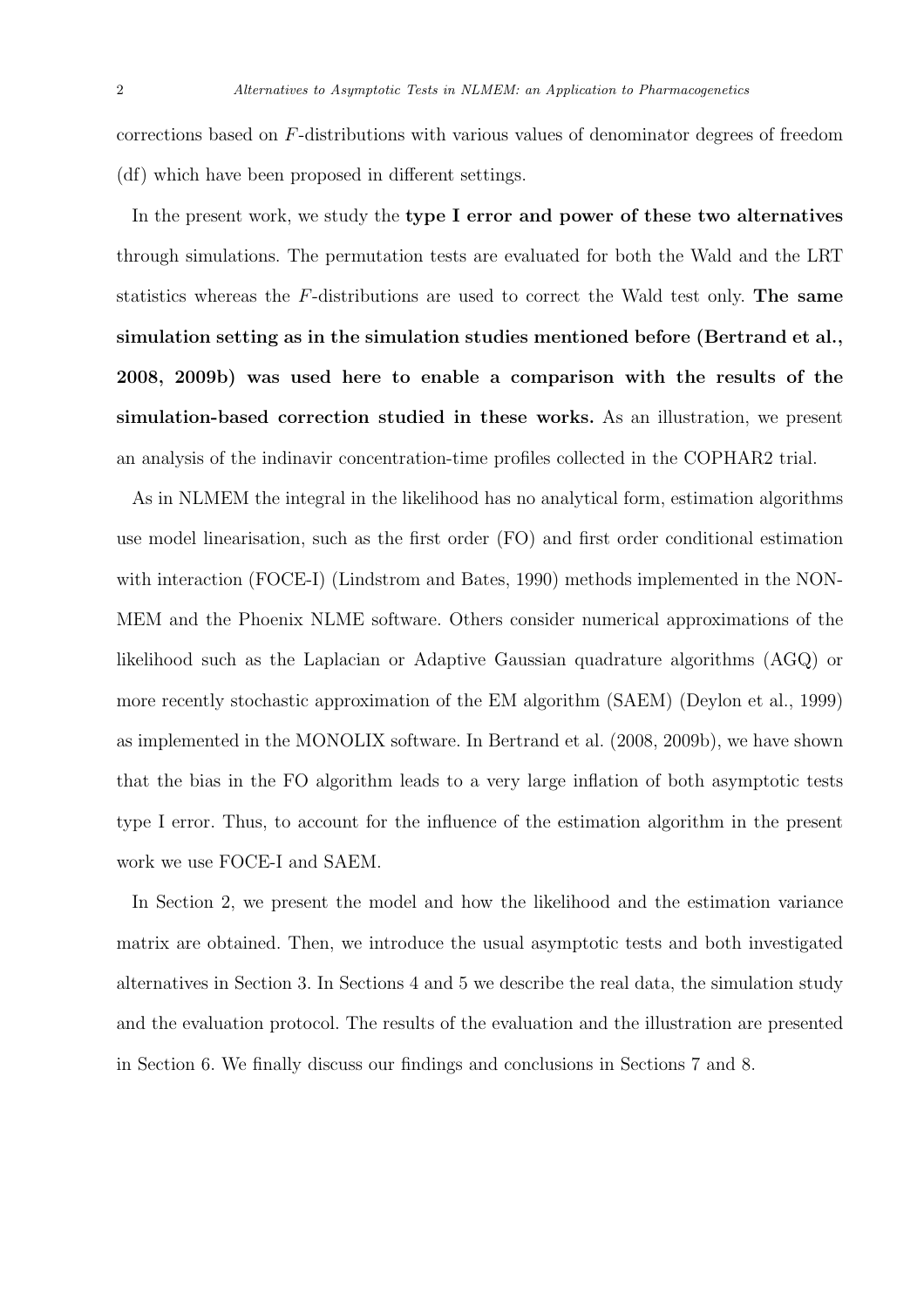## 2. Evaluation of the likelihood and the estimation variance matrix in NLMEM

## 2.1 Models and notation

To describe the  $n_i$ -dimensional vector of concentrations  $y_i$  of a subject  $i = 1, ..., N$ , we use a pharmacokinetic function f which is nonlinear in its parameters  $\phi_i$ :

$$
\mathbf{y_i} = f(\mathbf{X_i}; \boldsymbol{\phi_i}) + \boldsymbol{\epsilon_i} \tag{1}
$$

where  $X_i$  is the within-subject design vector and  $\phi_i = \mu + A_i \beta + B \eta_i$  is the subject p-dimensional vector of parameters,  $A_i$  is the  $(p \times k)$ -dimensional covariate matrix modelling the relationship between the covariates and  $\phi_i$  with  $\beta$  the corresponding kcoefficient effects vector. Because the covariate coefficients enter the model nonlinearly through the structural parameter associated to the covariate, the matrix-based notation peculiar to linear mixed effect models can no longer be used and therefore  $\theta$ , the  $(p + k)$ dimensional fixed effects vector is decomposed into  $[\mu' \quad \beta']'.$  B is a  $(p \times q)$ -dimensional design matrix, permitting some components of  $\phi_i$  to have no associated random effect when  $p > q$ .  $\eta_i$  is the random effect q-dimensional vector which follows a Gaussian distribution with null mean and variance-covariance  $(q \times q)$ -dimensional matrix  $\Omega$ .  $\epsilon_i$  is the residual error  $n_i$ -dimensional vector which follows a Gaussian distribution with null mean and variancecovariance  $(n_i \times n_i)$ -dimensional matrix  $\Sigma_i(X_i; \phi_i, \gamma)$  whose diagonal terms are equal to  $g(\mathbf{X}_i; \boldsymbol{\phi_i}, \boldsymbol{\gamma})^2$  and off-diagonal terms are equal to 0.

To obtain a combination of constant and proportional error models,  $g(\mathbf{X}_i; \phi_i, \gamma)$  can be set equal to  $a + bf(\mathbf{X_i}; \boldsymbol{\phi_i})$  with  $\boldsymbol{\gamma} = [a \quad b]'$  the vector of the error model parameters. Define the *l*-dimensional vector of variance parameters as  $\lambda = [\text{Vech}(\Omega)' \quad \gamma']'$  where the operator Vech(.) creates a column vector from the matrix  $\Omega$  by stacking its lower diagonal elements below one another. Finally, define the  $(p+k+l)$ -dimensional vector of all model parameters as  $\Psi = [\theta' \quad \lambda']'.$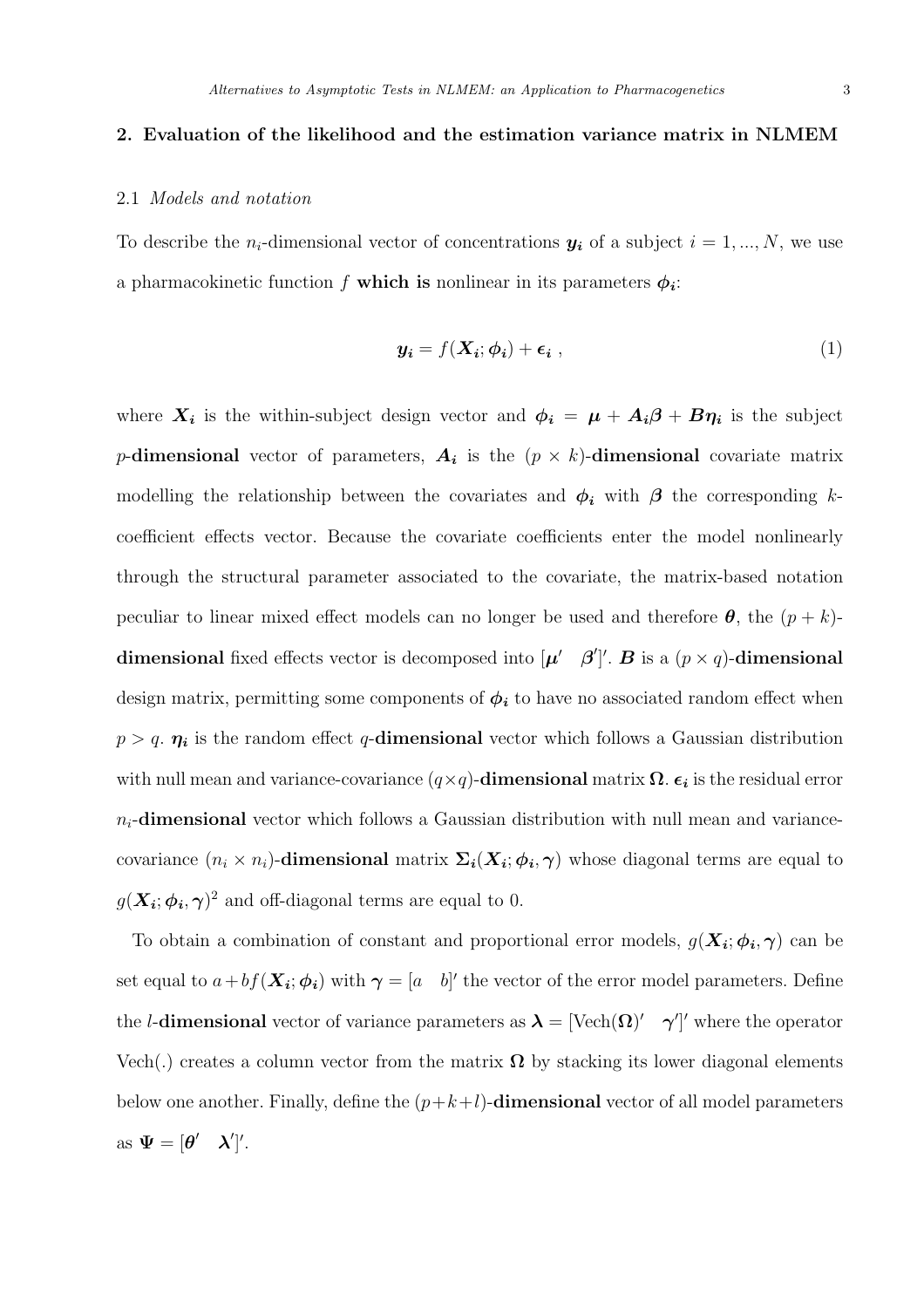### 2.2 Evaluation of the likelihood

Because of the nonlinearity of the regression function in the random effects, the likelihood of NLMEM cannot be expressed in a closed form. Indeed, for the subject  $i$ , the marginal loglikelihood  $L_i(\mathbf{y_i}; \Psi)$  of  $\Psi$  for the data  $\mathbf{y_i}$  is given by

$$
L_i(\mathbf{y_i}; \mathbf{\Psi}) = \log \left( \int p(\mathbf{y_i}; \boldsymbol{\phi_i}, \mathbf{\Psi}) d\boldsymbol{\phi_i} \right)
$$
  
=  $\log \left( \int p(\mathbf{y_i} | \boldsymbol{\phi_i}, \mathbf{\Psi}) p(\boldsymbol{\phi_i}; \mathbf{\Psi}) d\boldsymbol{\phi_i} \right)$  (2)

with  $p(y_i|\phi_i, \Psi)$  the density of the observations conditioned on the random effects and the model parameters,  $p(\phi_i; \Psi)$  the density of the individual parameters and  $p(\mathbf{y_i}; \boldsymbol{\phi_i}, \boldsymbol{\Psi})$  the likelihood of the complete data, that is,

$$
-2 \log p(\mathbf{y_i}; \boldsymbol{\phi_i}, \boldsymbol{\Psi}) = n_i \log(2\pi) + \log(|\boldsymbol{\Sigma_i}(\boldsymbol{X_i}; \boldsymbol{\phi_i}, \boldsymbol{\gamma})|)
$$

$$
+ (\mathbf{y_i} - f(\boldsymbol{X_i}; \boldsymbol{\phi_i}))' \boldsymbol{\Sigma_i}(\boldsymbol{X_i}; \boldsymbol{\phi_i}, \boldsymbol{\gamma})^{-1} (\mathbf{y_i} - f(\boldsymbol{X_i}; \boldsymbol{\phi_i})) + q \log(2\pi)
$$

$$
+ \log(|\boldsymbol{\Omega}^*|) (\boldsymbol{\phi_i} - (\boldsymbol{\mu} + \boldsymbol{A_i}\boldsymbol{\beta}))' \boldsymbol{\Omega}^{*-1} (\boldsymbol{\phi_i} - (\boldsymbol{\mu} + \boldsymbol{A_i}\boldsymbol{\beta}))
$$

where  $\Omega^* = B' \Omega B$ .

Different approaches have been proposed to estimate  $L_i(\mathbf{y}_i; \Psi)$ . Linearisation based methods consist of taking a Taylor expansion of the model function  $f$  and approximating  $(2)$  by the loglikelihood of a linear mixed effect model:

$$
-2 L_i(\boldsymbol{y_i}; \boldsymbol{\Psi}) = n_i \log(2\pi) + \log(|\boldsymbol{V_i}|) + (\boldsymbol{y_i} - \boldsymbol{E_i})' \boldsymbol{V_i}^{-1} (\boldsymbol{y_i} - \boldsymbol{E_i})
$$

where  $E_i$  and  $V_i$  are respectively the marginal expectation and variance of the vector  $y_i$ .

Another approach is to use an importance sampling procedure (Robert and Casella, 1983) to compute an estimate  $L_i(\mathbf{y_i}; \mathbf{\Psi})_T$  of the observed loglikelihood, such as

$$
L_i(\boldsymbol{y_i};\boldsymbol{\Psi})_T = \log \left( \frac{1}{T} \sum_{t=1}^T p(\boldsymbol{y_i}|\boldsymbol{\phi_i}^{(t)},\boldsymbol{\Psi}) \frac{p(\boldsymbol{\phi_i}^{(t)};\boldsymbol{\Psi})}{h(\boldsymbol{\phi_i}^{(t)})} \right)
$$

where the  $\phi_i^{(t)}$  are sampled from an instrumental distribution  $h(\phi_i^{(t)})$  which is chosen to minimize the variance of the estimate  $L_i(\mathbf{y_i}; \mathbf{\Psi})_T$ . In the MONOLIX software where such a procedure is used, the instrumental function is a non-centred Student distribution (Samson et al., 2007; Lavielle, 2008).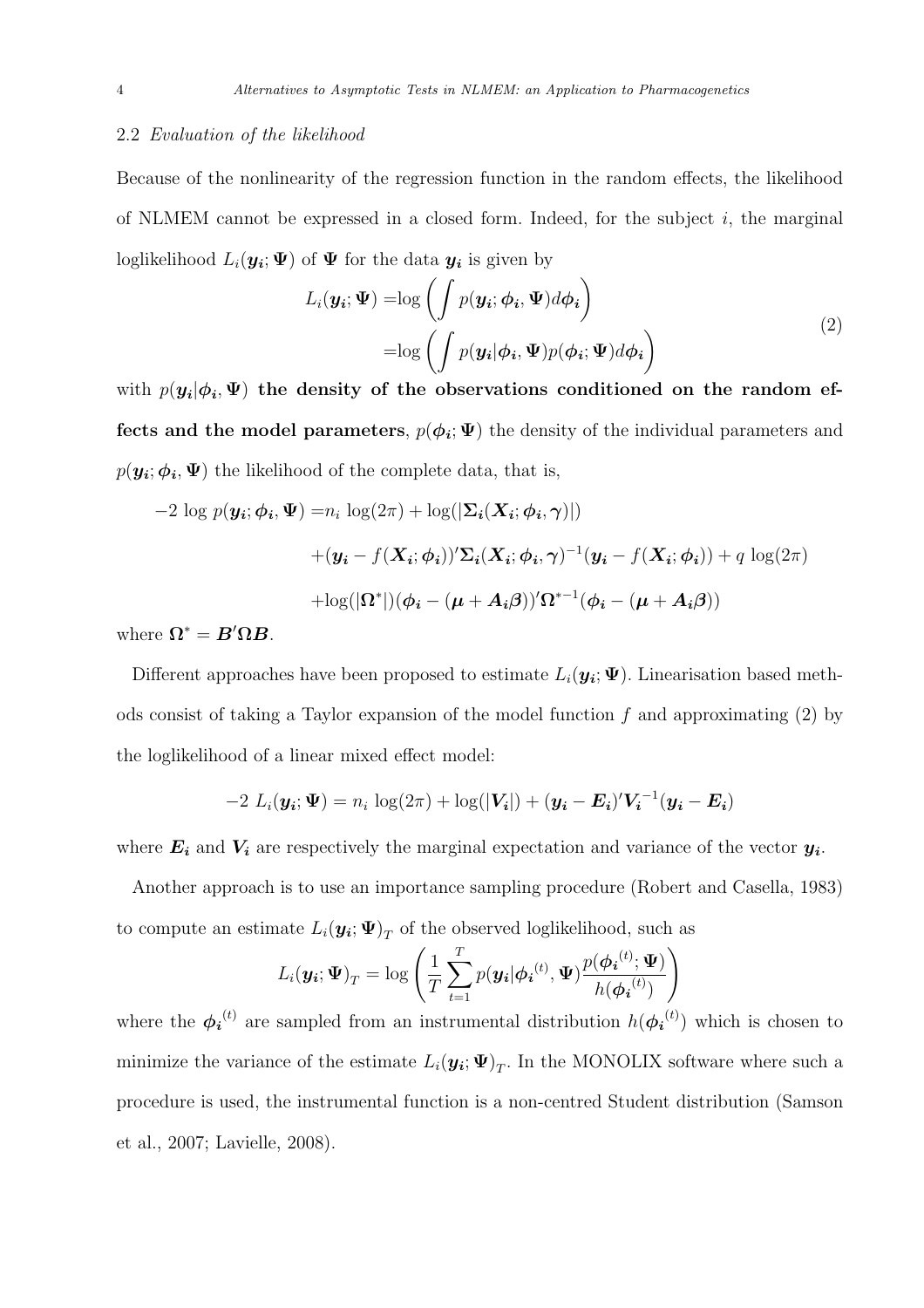### 2.3 Evaluation of the estimation variance matrix

The estimation variance matrix is composed of

$$
Var(\mathbf{\Psi}) = \begin{pmatrix} Var(\boldsymbol{\theta}) & Var(\boldsymbol{\theta}, \boldsymbol{\lambda}) \\ Var(\boldsymbol{\theta}, \boldsymbol{\lambda})' & Var(\boldsymbol{\lambda}) \end{pmatrix}
$$

where  $\text{Var}(\boldsymbol{\theta})$  is the  $((p + k) \times (p + k))$ -estimation variance matrix for the fixed effects, Var( $\lambda$ ) is the (l × l)-estimation variance matrix for the variance components, and Var( $\theta$ ,  $\lambda$ ) is the  $((p + k) \times l)$ -estimation covariance matrix between the fixed effects and the variance components. Based on the Cramer-Rao inequality, the inverse of the Fisher estimation matrix  $M_F$  is the lower bound of the variance covariance matrix of any unbiased estimators of the parameters. In the framework of normal theory maximum likelihood,  $M_F$  is computed as the Hessian of the loglikelihood in all the model parameters, and thus

$$
\boldsymbol{M_F} = \sum_{i=1}^N \frac{-\partial^2 L_i(\boldsymbol{y_i}; \boldsymbol{\Psi})}{\partial \boldsymbol{\Psi} \partial \boldsymbol{\Psi}^\prime}
$$

where N is the total number of subjects. Thus, the (asymptotic) estimate of  $Var(\Psi)$  is  $\boldsymbol{M_F}^{-1}.$ 

Here as well, linearisation of the model has been proposed to derive an approximate expression of  $M_F$ . The FOCE-I approach linearises the model around the individual random effect estimates  $\hat{\eta}_i$  (Pinheiro and Bates, 2000).

$$
\mathbf{y_i} = f(\mathbf{X_i}; \tilde{\phi_i}) + \left. \frac{\partial f(\mathbf{X_i}; \phi_i)}{\partial \eta_i} \right|_{\tilde{\phi_i}}' (\eta_i - \hat{\eta_i}) + \epsilon_i
$$

with  $\tilde{\phi}_i = \mu + A_i \beta + \hat{\eta}_i$ . The approximate marginal expectation  $E_i$  and variance  $V_i$  of the vector  $y_i$  are then given by

$$
E_{i} = f(X_{i}; \tilde{\phi}_{i}) - \frac{\partial f(X_{i}; \phi_{i})}{\partial \eta_{i}} \Big|_{\tilde{\phi}_{i}}' \hat{\eta}_{i}
$$
  

$$
V_{i} = \frac{\partial f(X_{i}; \phi_{i})}{\partial \eta_{i}} \Big|_{\tilde{\phi}_{i}}' \Omega^{*} \frac{\partial f(X_{i}; \phi_{i})}{\partial \eta_{i}} \Big|_{\tilde{\phi}_{i}} + \Sigma_{i}(X_{i}; \tilde{\phi}_{i}, \gamma)
$$
(3)

Alternatively, a Taylor expansion of the model function  $f$  can also be performed around the individual parameter estimates  $\hat{\phi}_i = \hat{\mu} + A_i \hat{\beta} + \hat{\eta}_i$ , which provides the following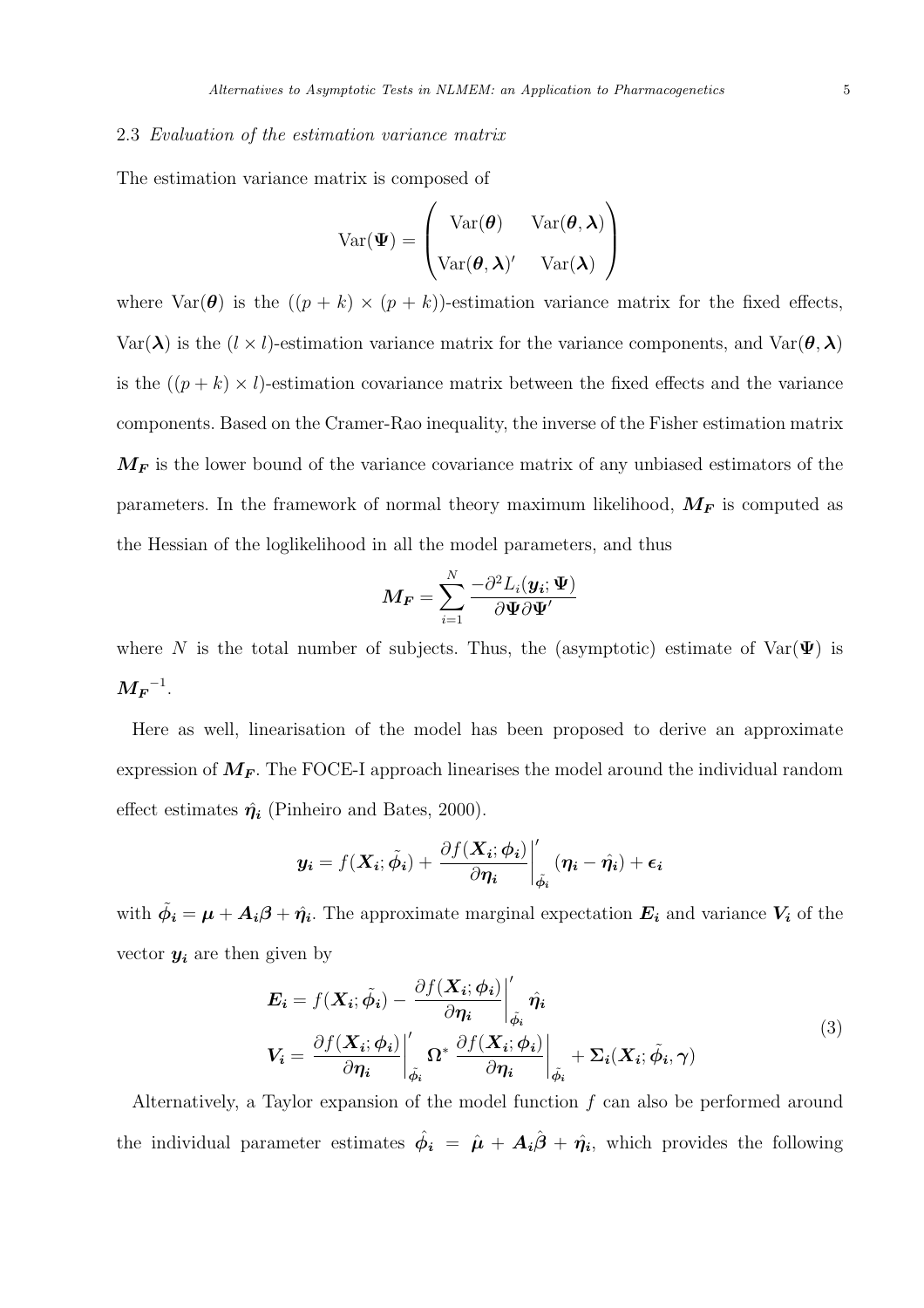approximation. Then, (1) is rewritten as

$$
\mathbf{y_i} = f(\mathbf{X_i}; \hat{\phi_i}) + \left. \frac{\partial f(\mathbf{X_i}; \phi_i)}{\partial \phi_i} \right|_{\hat{\phi_i}}' (\phi_i - \hat{\phi_i}) + \epsilon_i
$$

which is reformulated for sake of simplicity:

$$
\tilde{y_i} = \frac{\partial f(\boldsymbol{X_i}; \boldsymbol{\phi_i})}{\partial \boldsymbol{\phi_i}} \bigg|_{\hat{\boldsymbol{\phi}_i}}' \boldsymbol{\phi_i} + \boldsymbol{\epsilon_i}
$$

with  $\tilde{\mathbf{y_i}} = \mathbf{y_i} - f(\mathbf{X_i}; \hat{\phi_i}) + \frac{\partial f(\mathbf{X_i}; \phi_i)}{\partial \phi_i}$  $\begin{array}{c} \hline \end{array}$ ′  $\hat{\phi_i}$  $\hat{\phi_i}$ . Then, the approximate marginal expectation  $E_i$ and variance  $V_i$  of the vector  $\tilde{y}_i$  are given by

$$
E_{i} = \frac{\partial f(X_{i}; \phi_{i})}{\partial \phi_{i}} \Big|_{\hat{\phi}_{i}}' (\mu + A_{i}\beta)
$$
  
\n
$$
V_{i} = \frac{\partial f(X_{i}; \phi_{i})}{\partial \phi_{i}} \Big|_{\hat{\phi}_{i}}' \Omega^{*} \frac{\partial f(X_{i}; \phi_{i})}{\partial \phi_{i}} \Big|_{\hat{\phi}_{i}} + \Sigma_{i}(X_{i}, \hat{\phi}_{i}, \gamma)
$$
\n(4)

This latter approach is implemented in the MONOLIX software.

As we need its expression in the following, let us write here the estimation variance for the fixed effects. Using a first order linearisation of the model where  $E_i$  and  $V_i$  are given in either (3) or (4), we have  $Var(\theta, \lambda) = 0$  and thus

$$
Var(\boldsymbol{\theta}) = \left(\sum_{i=1}^{N} \frac{\partial \boldsymbol{E_i}'}{\partial \boldsymbol{\theta}}' \boldsymbol{V_i}^{-1} \frac{\partial \boldsymbol{E_i}}{\partial \boldsymbol{\theta}}\right)^{-1}
$$
(5)

## 3. Asymptotic tests and alternatives

## 3.1 Asymptotic tests

In asymptotic conditions, testing the null hypothesis  $H_0: \mathbb{C}\theta = 0$  based on the estimates of the fixed effects  $\hat{\boldsymbol{\theta}}$  can be carried out with the usual Wald test, comparing the Wald statistic to the critical value of a  $\chi^2$  distribution. Here,  $C$  is a  $((p+k) \times U)$ -contrast matrix and U the number of contrasts one wishes to test. If  $H_0$  is true, then:

$$
W = (\mathbf{C}\hat{\boldsymbol{\theta}})' (\mathbf{C}' \text{Var}(\boldsymbol{\theta}) \mathbf{C})^{-1} (\mathbf{C}\hat{\boldsymbol{\theta}}) \sim \chi_U^2
$$
 (6)

 $H_0$  can also be tested using the likelihood ratio test (LRT) that compares the models with  $C\theta = 0$  (reduced) with the full model where  $\theta$  is estimated. If  $H_0$  is true, then:

$$
S = -2 \times (L_{reduced} - L_{full}) \sim \chi_U^2
$$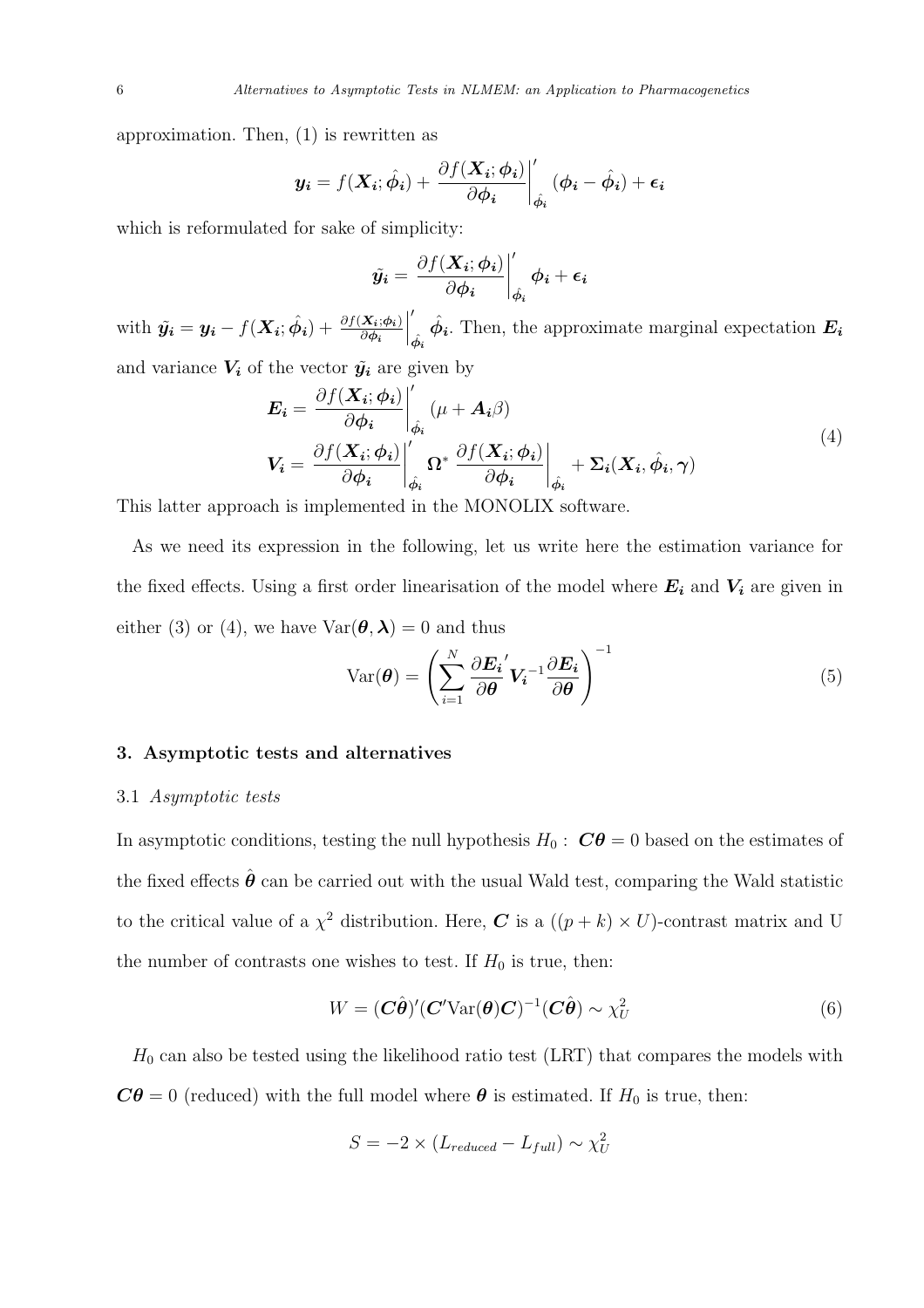where  $L_{reduced}$  and  $L_{full}$  are the loglikelihood of the two models.

#### 3.2 Permutation based alternative

To perform permutation tests, R data sets are generated by permuting the rows of the covariate matrix from the original data set. For a given test, the statistic  $Q^{obs}$  is estimated from the original data and the statistic  $Q^{perm}$  is estimated from each of the R data sets. Thus,  $r = 1, ..., R$  values  $Q^{perm_r}$  are obtained which constitute a distribution of the statistic under the null hypothesis of no covariate effect. The permutation p-value is the proportion:  $(\text{Card}(Q^{perm_r} \geq Q^{obs}) + 1)/(R + 1)$ , where the operator Card(.) counts the realisations of  $Q^{perm_r} \geqslant Q^{obs}.$ 

## 3.3 F-distribution based alternative

Comparing  $W/U$  to an F-distribution with an infinite denominator df is equivalent to using the classical Wald test. However, in biology studies, sample size is often small to moderate, thus approximate F-distributions with numerator  $df = U$  and non infinite denominator df have been proposed to correct for the departure from the asymptotic. In this section,we consider four different F-distribution based approaches.

The first approach derives from decomposition of the degrees of freedom in the ANOVA (Pinheiro and Bates, 2000) (=DF<sub>PB</sub>) with a denominator df equal to  $\sum_{i=1}^{N} n_i - (N + p + k - U)$  and is implemented in the nlme function in R. In the second approach which is implemented in the NLMIXED Procedure in SAS, the computation of the degrees of freedom is based on the number of random effects (Wolfinger, 2000) (=DF<sub>W</sub>) with a denominator df equal to  $N - q$ . The third approach comes from the multivariate nonlinear models (MNLM) framework (Gallant, 1975)  $(=DF_G)$ . In his study on nonlinear regressions contemporaneously but not serially correlated, Gallant (1975) observed that estimation variances were underestimated and thus recommended the multiplication of  $Var(\theta)$  by the factor  $N/(N-p)$  and using a denominator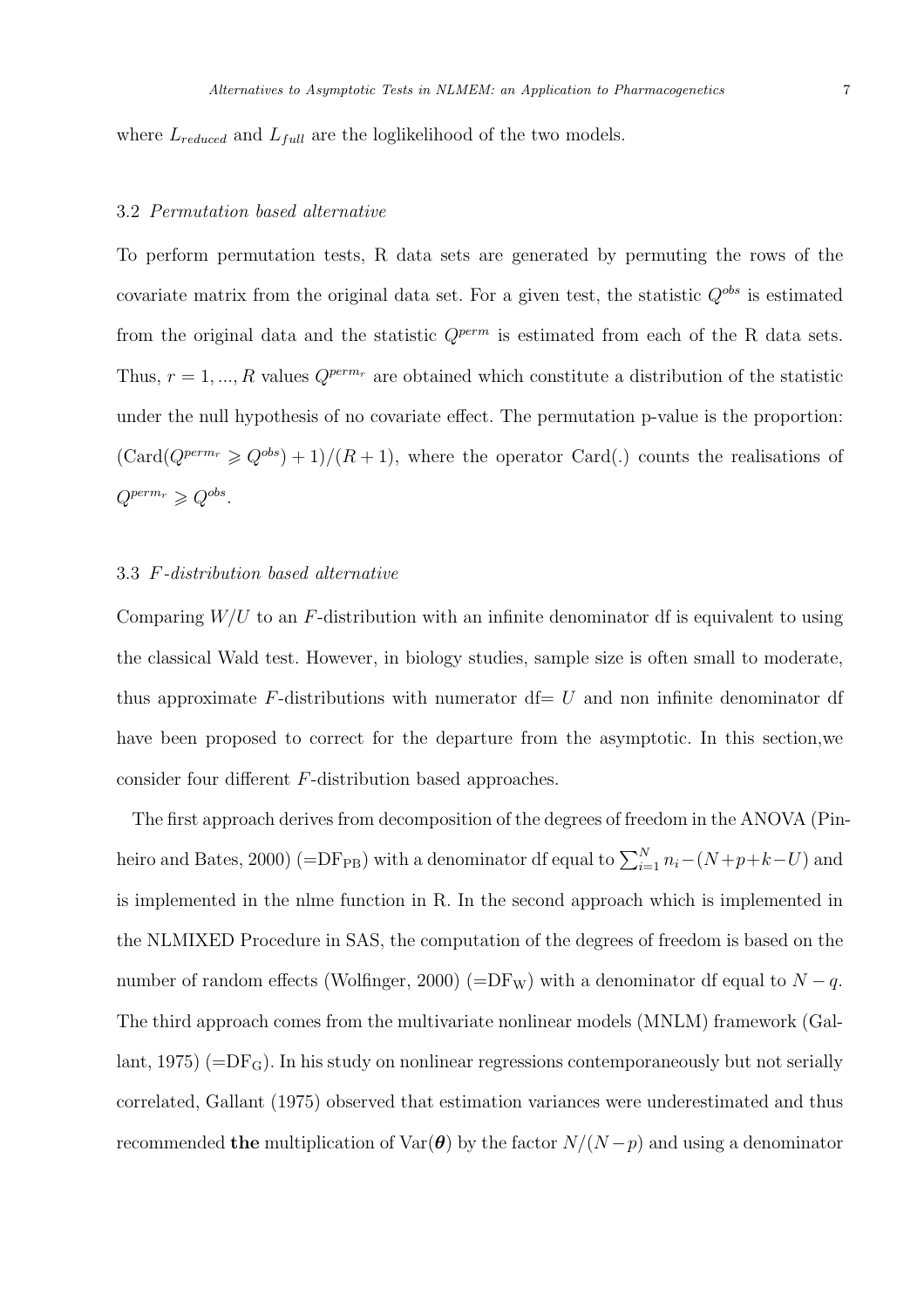df equal to  $N - p$ . In classical non linear regression, the downward bias of the maximum likelihood variance estimator is corrected using a factor of  $n/(n-p)$ , with n being the number of observations and p being the number of model parameters (Huet et al., 1996). Here, Gallant (1975) proposed substituting N and not  $\sum_{i=1}^{N} n_i$  for n because MNLM, as a populationaveraged approach, focusses on the marginal expectation of the response variable (Vonesh and Chinchilli, 1997).

The fourth approach is an extension to NLMEM of the method developed by Fai and Cornelius (1996) ( $=DF_{FC}$ ) that is implemented in the DDFM=SATTERTH option of the MIXED Procedure in SAS. Fai and Cornelius (1996) proposed using the spectral decomposition of  $\mathbf{C}'\text{Var}(\theta)\mathbf{C}$  in (6) to decompose W into a sum of U squared Student statistics with of df

$$
v_u = \frac{2(c'_u \text{Var}(\boldsymbol{\theta})c_u)^2}{\text{Var}(c'_u \text{Var}(\boldsymbol{\theta})c_u)}
$$

with  $u = 1, ..., U$  the decomposition index and where  $Var(c_u'Var(\theta)c_u)$  can be approximated by the delta method using the estimates of  $Var(\lambda)$  and the estimates of the model parameters:

$$
Var(c'_{u}Var(\boldsymbol{\theta})c_{u}) \approx \left(\frac{\partial c'_{u}Var(\boldsymbol{\theta})c_{u}}{\partial \boldsymbol{\lambda}}\right)' Var(\boldsymbol{\lambda}) \left(\frac{\partial c'_{u}Var(\boldsymbol{\theta})c_{u}}{\partial \boldsymbol{\lambda}}\right)
$$
(7)

When  $U > 1$ , Fai and Cornelius (1996) showed that  $W/U$  follows an approximate Fdistribution with denominator df:

$$
v = \frac{2\sum_{u=1}^{U} \frac{v_u}{v_u - 2}}{\sum_{u=1}^{U} \frac{v_u}{v_u - 2} - U}
$$

As, in NLMEM,  $Var(\theta)$  includes derivatives, we use the following property of matrix derivatives  $\frac{dA^{-1}}{dx} = -A^{-1}\frac{dA}{dx}A^{-1}$  to take the derivative of  $c'_u$ Var $(\theta)c_u$  in (7) with respect to each element l of the vector  $\lambda$ :

$$
\frac{\partial c'_{u} \text{Var}(\boldsymbol{\theta})c_{u}}{\partial \boldsymbol{\lambda}_{l}} = c'_{u} \left( -\text{Var}(\boldsymbol{\theta}) \frac{\partial \left( \sum_{i=1}^{N} \frac{\partial \boldsymbol{E}_{i}}{\partial \boldsymbol{\theta}}' \boldsymbol{V}_{i}^{-1} \frac{\partial \boldsymbol{E}_{i}}{\partial \boldsymbol{\theta}} \right)}{\partial \boldsymbol{\lambda}_{l}} \text{Var}(\boldsymbol{\theta}) \right) c_{u}
$$
(8)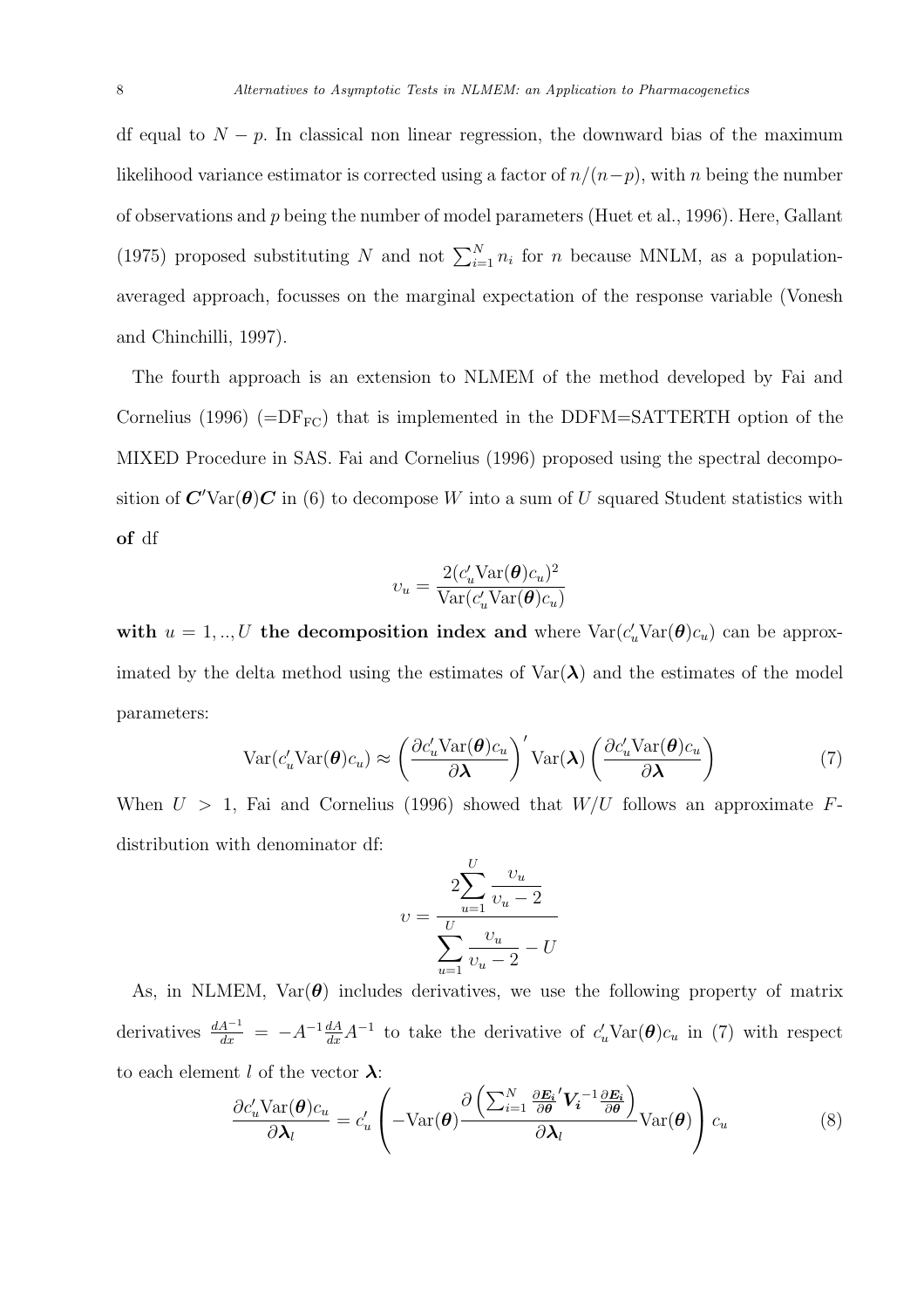We also use this property to take the derivative of  $\sum_{i=1}^{N} \frac{\partial E_i}{\partial \theta}$ ∂θ  ${}^{'}V_i{}^{-1} \frac{\partial E_i}{\partial \theta}$  $\frac{\partial E_i}{\partial \theta}$  in (8) with respect to each element l of  $\lambda$ , so we have, for each element q of  $Vech(\Omega)$ ,

$$
\frac{\partial \left( \sum_{i=1}^{N} \frac{\partial E_i}{\partial \theta'} V_i^{-1} \frac{\partial E_i}{\partial \theta} \right)}{\partial Vech(\Omega)_q} = \sum_{i=1}^{N} \frac{\partial E_i}{\partial \theta} \left( -V_i^{-1} \left. \frac{\partial f(X_i; \phi_i)}{\partial \phi_i} \right|_{\hat{\phi}_i} \left. \frac{\partial f(X_i; \phi_i)}{\partial \phi_i} \right|_{\hat{\phi}_i} V_i^{-1} \right) \frac{\partial E_i}{\partial \theta}
$$

and for the error model parameters,

$$
\frac{\partial \left( \sum_{i=1}^{N} \frac{\partial E_i}{\partial \theta}^{'} V_i^{-1} \frac{\partial E_i}{\partial \theta} \right)}{\partial a^2} = \sum_{i=1}^{N} \frac{\partial E_i}{\partial \theta}^{'} \left( -V_i^{-1} diag \left( 1 + \frac{b f(X_i; \hat{\phi}_i)}{a} \right) V_i^{-1} \right) \frac{\partial E_i}{\partial \theta}
$$

$$
\frac{\partial \left( \sum_{i=1}^{N} \frac{\partial E_i}{\partial \theta}^{'} V_i^{-1} \frac{\partial E_i}{\partial \theta} \right)}{\partial b^2} = \sum_{i=1}^{N} \frac{\partial E_i}{\partial \theta}^{'} \left( -V_i^{-1} diag \left( \frac{af(X_i; \hat{\phi}_i)}{b} + f(X_i; \hat{\phi}_i)^2 \right) V_i^{-1} \right) \frac{\partial E_i}{\partial \theta}
$$

In these calculations, we linearise the model around the individual parameters estimates as described in Section 2.3.

## 4. Real Data and Simulation Study

## 4.1 Real data

As in our previous papers (Bertrand et al., 2008, 2009b), we illustrate the different approaches with data from a PK substudy of the COPHAR2-ANRS 111 study, a multicentre noncomparative pilot trial of early therapeutic drug monitoring in HIV-positive patients na¨ıve of treatment. We focus on the PK sub-study from the group of patients receiving indinavir doses of 400, 600 and 800 mg boosted with ritonavir at a dose of 100 mg twice a day. Patients were genotyped for the exons 21 and 26 of the ABCB1 gene which code for the P-glycoprotein, and for polymorphisms on gene coding for proteins involved in the metabolism of indinavir; the CYP 3A4\*1B, CYP 3A5\*3 and \*6 polymorphisms.

The indinavir pharmacokinetic profiles were determined at 1, 3, 6, and 12h following drug administration, 2 weeks after the treatment onset (Fig. 1).

[Figure 1 about here.]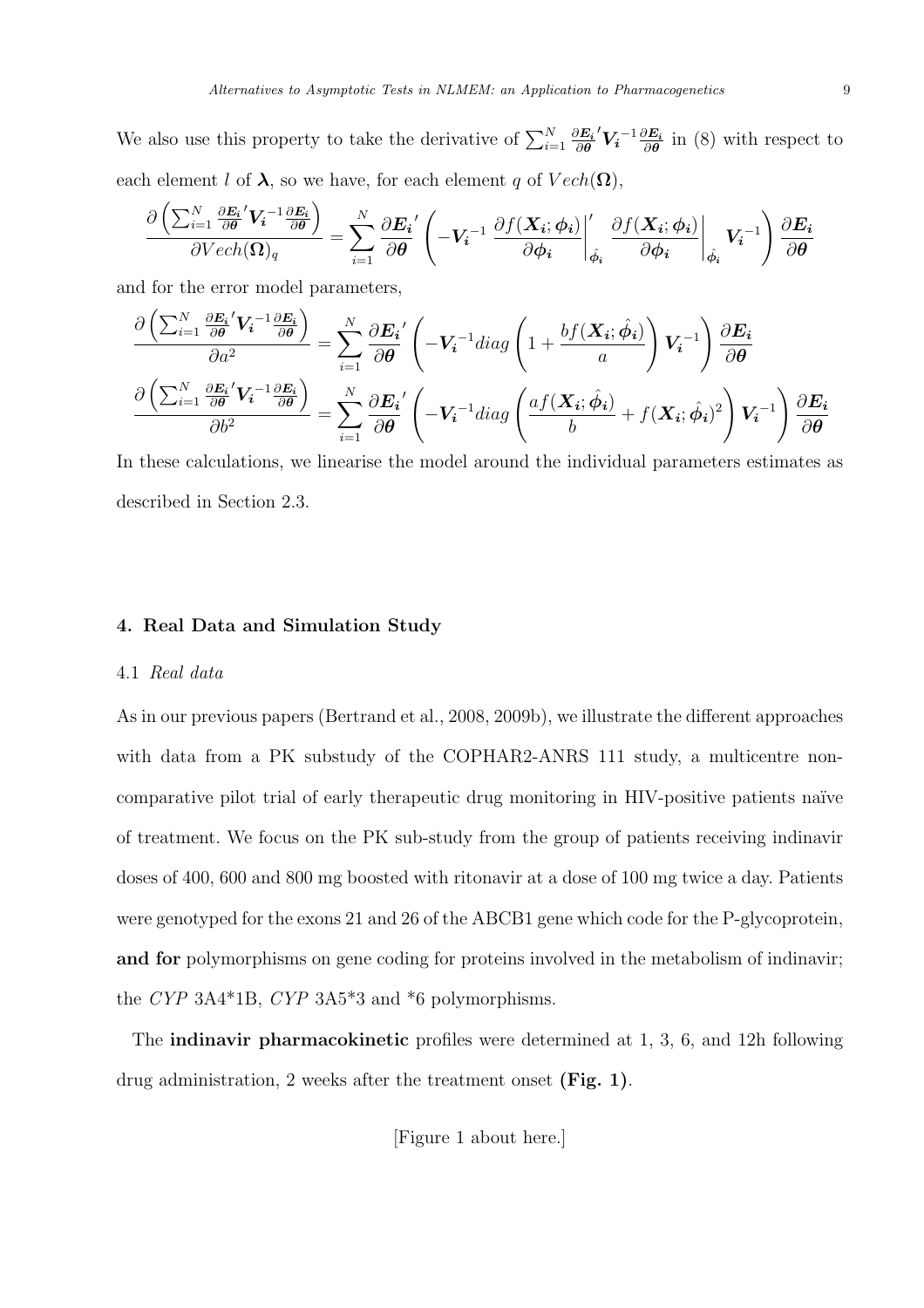#### 4.2 Simulation setting

An extended description of the simulations can be found in Bertrand et al. (2008) and is briefly summarised below.

Parameters from the simulated NLMEM were set based on a preliminary analysis of the indinavir data without covariates. The concentrations at time  $t$  were simulated using a one compartment model at steady state ( $\tau = 12 h$ ) with first order absorption ( $k_a = 1.4 h^{-1}$ ), first order elimination  $(k = 0.2 h^{-1})$  and apparent volume of distribution  $(V/F = 102 L)$ .

$$
f(t; k_a, k, V/F) = \frac{D}{V/F} \frac{k_a}{k_a - k} \left( \frac{e^{-kt}}{1 - e^{-k\tau}} - \frac{e^{-k_a t}}{1 - e^{-k_a \tau}} \right)
$$

We use a diagonal  $\Omega$  matrix and a proportional error model  $(g(t; \phi_i, \gamma) = bf(t, \phi_i))$  setting the dose (D) to 400 mg. The model parameters are expressed in term of natural logarithms to achieve the positivity requirement of pharmacokinetic parameters,  $\boldsymbol{\mu} = [log(k_a) \quad log(k) \quad log(V/F)]'$ with random effect standard deviations set to 1.13, 0.41 and 0.26, respectively and the coefficient of variation for the residual error set to  $20\%$  (b=0.2).

We simulate a diplotype of  $SNP_1$  and  $SNP_2$ , with a distribution mimicking that of exons 26 and 21 of the ABCB1 gene Sakaeda et al. (2002); we obtained frequencies for the rare homozygotes, heterozygotes and common homozygotes of respectively 24\%, 48\% and 28\% for  $SNP_1$  and 29%, 44% and 27% for  $SNP_2$ . As, in the intestine, the P-glycoprotein restricts drug entry into the body, we consider an effect on the drug bioavailability (F) through the volume of distribution V/F.

The genetic coefficient values are chosen to be consistent with results found in the literature for ABCB1 polymorphisms on drugs disposition (Marzolini et al., 2003) and provide clinically relevant effect, with V/F and CL/F ( $=k \times V/F$ ) increasing from 105.4 to 200.5 L and 21.1 to 40.1 L/h respectively between common and rare homozygotes for  $SNP_1$ .

In this work, the tests under study assess only the effect of  $SNP_1$  on  $V/F$  even if we simulated diplotypes to allow for population genetic factors such as linkage disequilibrium.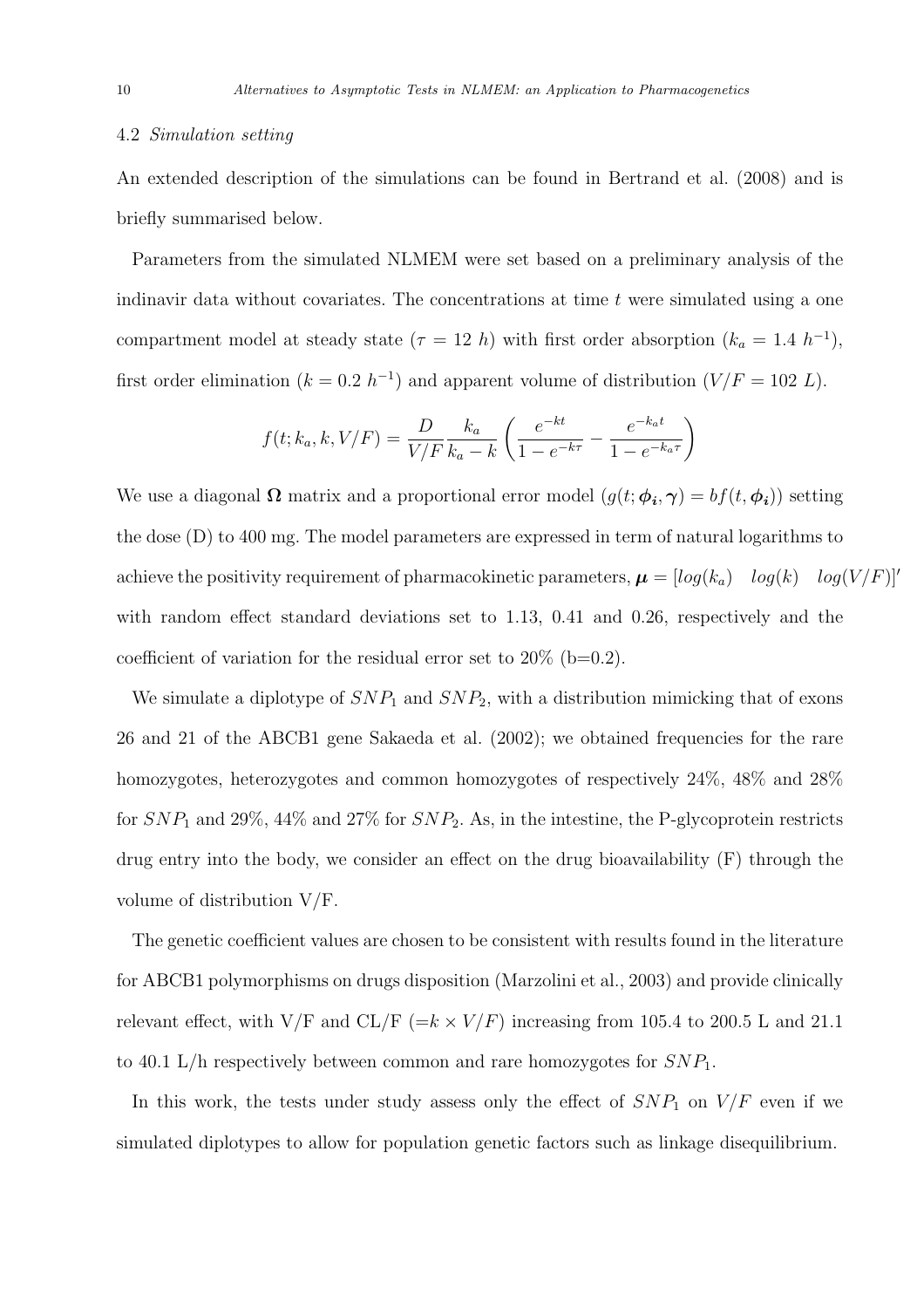In the model including the covariate, the effect coefficient vector is  $\boldsymbol{\beta} = [\beta_1 \quad \beta_2]'$ . As we test for the effect of the SNP as a whole, we have  $U = 2$  and  $\boldsymbol{C} =$  $\sqrt{ }$  $\left\lfloor \right\rfloor$ 0 0 0 1 0 0 0 0 0 1  $\setminus$  $\Big\}$ ′ .

We simulated 200 data sets with  $N = 40$  subjects and  $n = 4$  samples as in the COPHAR2 trial under both the null hypothesis of no genetic effect  $(H_0)$  and the alternative hypothesis of a genetic effect  $(H_1)$  (Fig. 2).

[Figure 2 about here.]

### 5. Evaluation protocol

## 5.1 Simulation study

In the present research we used the FOCE-I and SAEM algorithms implemented in the softwares NONMEM version 7 and MONOLIX version 2.1 respectively to estimate the parameters, the likelihood and the estimation variance matrix. In NONMEM, the starting values were set to the simulated ones  $+ 10\%$  except for the standard deviation of  $k_a$  which was set to 0.7. In MONOLIX, the starting values were similar for the fixed effects but the random effect standard deviations were set to 1.

For the likelihood estimation in MONOLIX, the number of iterations for the importance sampling T was set to 10000.

The alternatives proposed in the present work are evaluated in terms of type I error and power. The type I error estimate is the percentage of the 200 data sets simulated under  $H_0$ where the test is significant and the power estimate is the same percentage but for the 200 data sets simulated under  $H_1$ . The prediction interval around 5% for 200 data sets is [2%;  $8\%$ . The estimates of type I error and power obtained with permutations or F-distributions are compared to values obtained using the asymptotic tests (theoretical threshold of pvalue=0.05) and using a simulation based correction (threshold built from simulations under the model with  $C\theta = 0$ .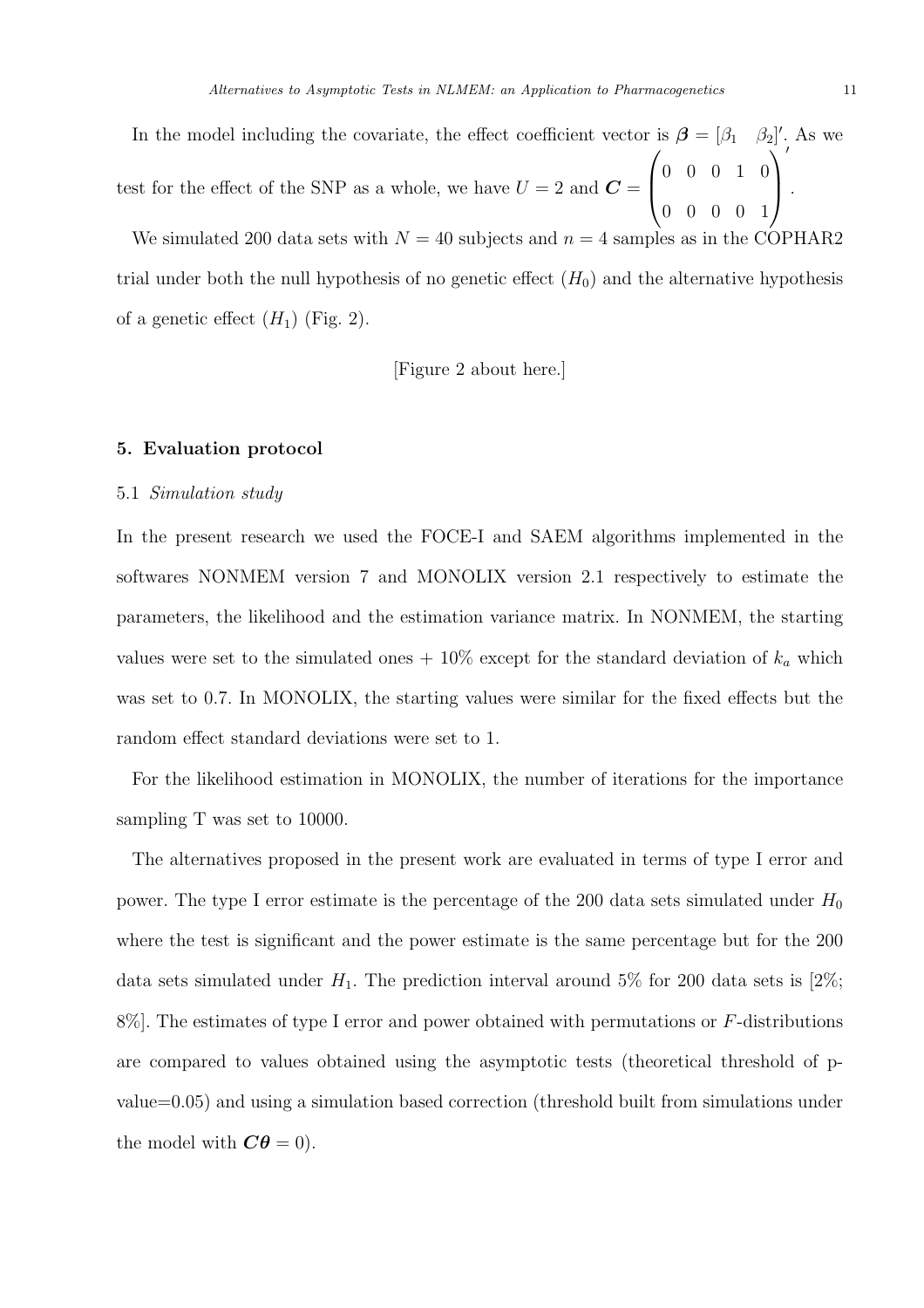As described in Section 3, the type I error of the asymptotic tests is obtained using a threshold of 5.99 which is the 95<sup>th</sup> percentile of a  $\chi^2$  distribution with 2 degrees of freedom. The type I error for the simulation based correction is obtained using a threshold of 10.18 and 7.05 with FOCE-I and 7.80 and 6.96 with SAEM for the Wald test and the LRT, respectively. These values are the  $95<sup>th</sup>$  percentiles of the distributions obtained for both the Wald test and the LRT statistics on 1000 data sets simulated under the null hypothesis in Bertrand et al. (2008) using the same setting as described in Section 4 of the present paper.

We also evaluate the p-value distribution for both tests on the 200 data sets simulated under  $H_0$ . If the test statistic does follow its reference distribution, these p-values should follow an uniform distribution on the interval [0, 1]. Thus, we computed the Kolmogorov distance between the uniform distribution on the interval [0, 1] and the p-value distributions observed for the Wald test and the LRT under their asymptotic form and using the proposed alternatives with both estimation algorithms (Ruckdeschel et al., 2006). For a sample of 200 values, the Kolmogorov-Smirnov (K-S) test of equality of one-dimensional probability distributions is significant at a level of 5% when the Kolmogorov distance is below  $\frac{1.358}{\sqrt{200}}$ = 0.096.

For the permutation test, the number R of permutations is set to 1000.

The fourth approach based on  $F$ -distribution  $(DF_{FC})$  is evaluated only with SAEM in MONOLIX. Our implementation of this denominator df calculation is nested within the MONOLIX code, following the computation of the estimation variance matrix. We did not program the extension with the FOCE-I algorithm as we had no easy access to the NONMEM code dedicated to the estimation variance matrix.

#### 5.2 Application to real data

The indinavir concentrations were analysed with the same PK model as in the simulation study, using the SAEM algorithm. The details of the covariate model building strategy are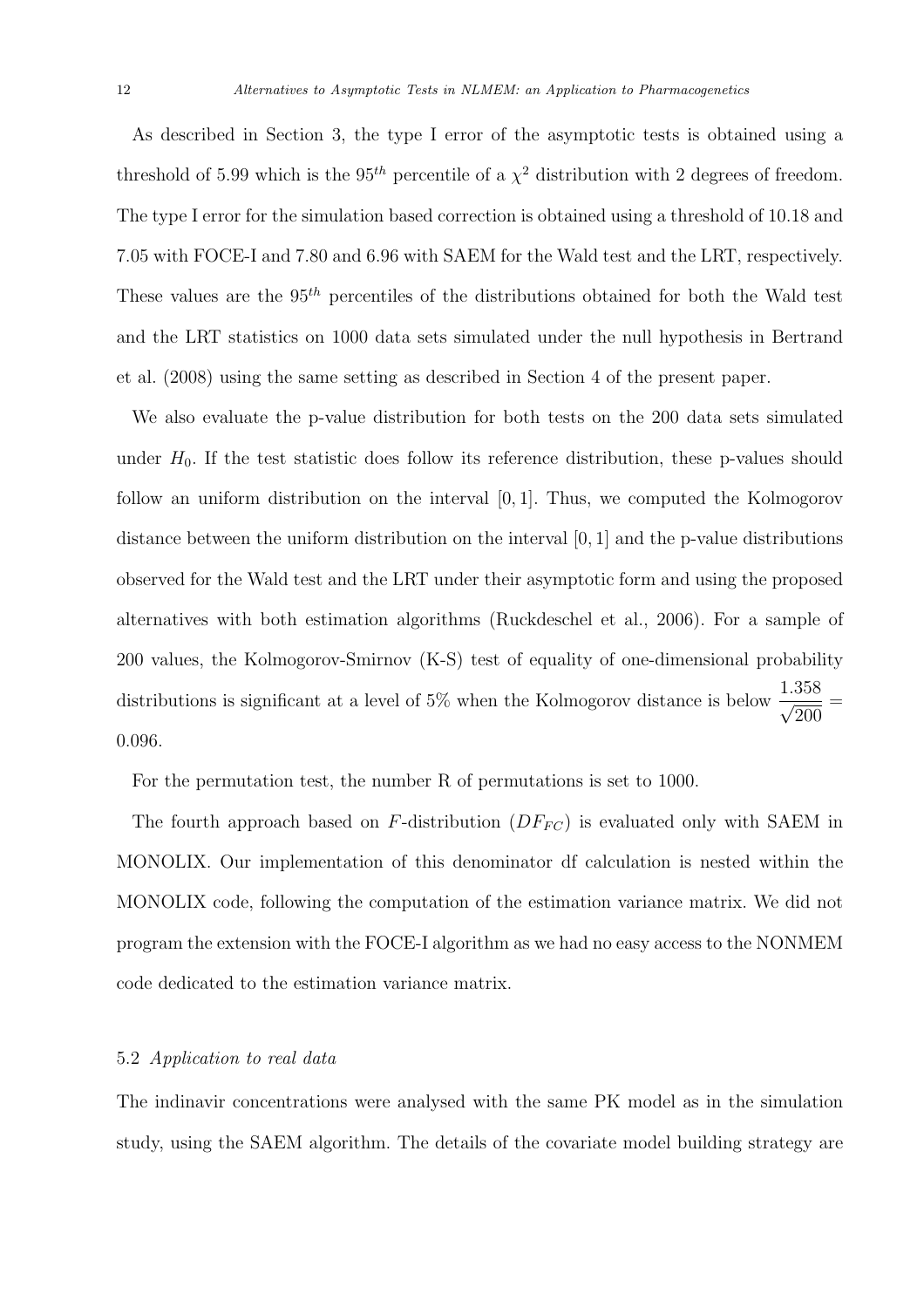described in Bertrand et al. (2009a). Briefly, we tested for demographic and biological covariates along with the genetic polymorphisms. First, a screening on the estimated individual parameters was performed, followed by a forward selection based on LRT. Then, the p-value of the covariates remaining in the final model were assessed using the asymptotic LRT as well as the four F-distribution based Wald tests for illustrative purpose.

## 6. Results

#### 6.1 Simulation study

As shown on Table 1, SAEM achieved convergence on all data sets and always provided the estimation variance matrix, whereas FOCE-I failed to converge and/or compute the estimation variance matrix on few data sets.

## [Table 1 about here.]

The thresholds used for the asymptotic test, the simulation based correction, and the first three F-distribution based approaches, are the same for the 200 data sets under both hypotheses. For the permutation test and the  $DF_{FC}$  approach, the threshold comes from, respectively, the permutation based distribution and the estimated denominator df, which are both specific to the data set.

With SAEM, the type I error for the asymptotic Wald test and LRT are significantly inflated. With FOCE-I, the type I error for the asymptotic Wald test is significantly inflated whereas the asymptotic LRT estimate is at the upper limit of the prediction interval around 5%. Of note, the Wald test and LRT asymptotic estimates on the 1000 data sets used to derive the simulation-based threshold are 8.9% and 7.6% with SAEM and 12.2% and 7.4% with FOCE-I. For the permutation test, the type I error estimates of the Wald test and the LRT are non-significantly different from the nominal level of 5%, with both algorithms. Of note with FOCE-I, the maximal value observed over the 195 thresholds is four times larger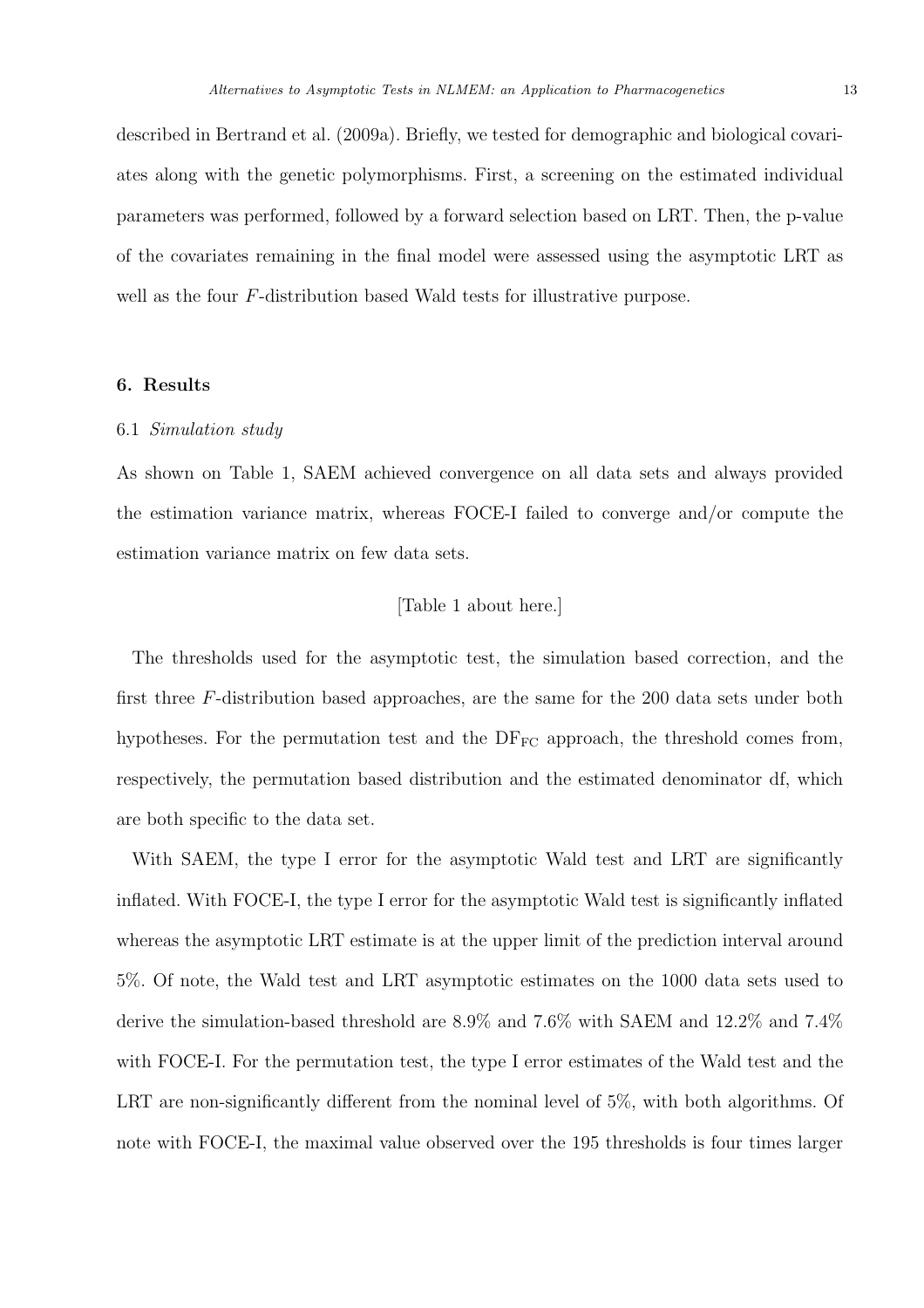than that obtained with SAEM for the Wald test. Using the simulation-based correction or the permutation test, the corrected power estimates for the Wald test are much lower using FOCE-I than SAEM

## [Figure 3 about here.]

As displayed on Fig. 3, all the Kolmogorov distance estimates are below the K-S threshold for the permutation test and the simulation based correction. With SAEM and FOCE-I, the Kolmogorov distance estimate of the  $DF_G$  approach is similar to that obtained using permutation test or simulations based correction with both estimation algorithms, although the type I error estimate is about 10% with FOCE-I and not significantly different from the nominal level of  $5\%$  with SAEM. For the asymptotic test and the  $DF_{PB}$  approach, the Kolmogorov distance and type I error estimates are close and significantly inflated. Indeed, the large denominator df of the  $DF_{PB}$  approach leads to a threshold quite close to that of a  $\chi^2$  divided by 2. The DF<sub>FC</sub> and the DF<sub>W</sub> methods also have close and significantly inflated estimates of Kolmogorov distance and type I error, though lower than the asymptotic test. The range of denominator df obtained with the  $DF_{FC}$  method is quite narrow and happens to include that of the  $DF_W$  approach.

Fig. 4 shows that for the Wald test with SAEM, one should use a denominator df of 10 to obtain a type I error of exactly 5%, and between 6 and 27 for an estimate non significantly different from 5%.

[Figure 4 about here.]

## 6.2 Real data

As described in Bertrand et al. (2009a), the indinavir concentration time data are adequately fitted by a one compartment model parametrised in first-order absorption rate, apparent volume of distribution and apparent elimination clearance  $(Cl/F)$ . The model with no co-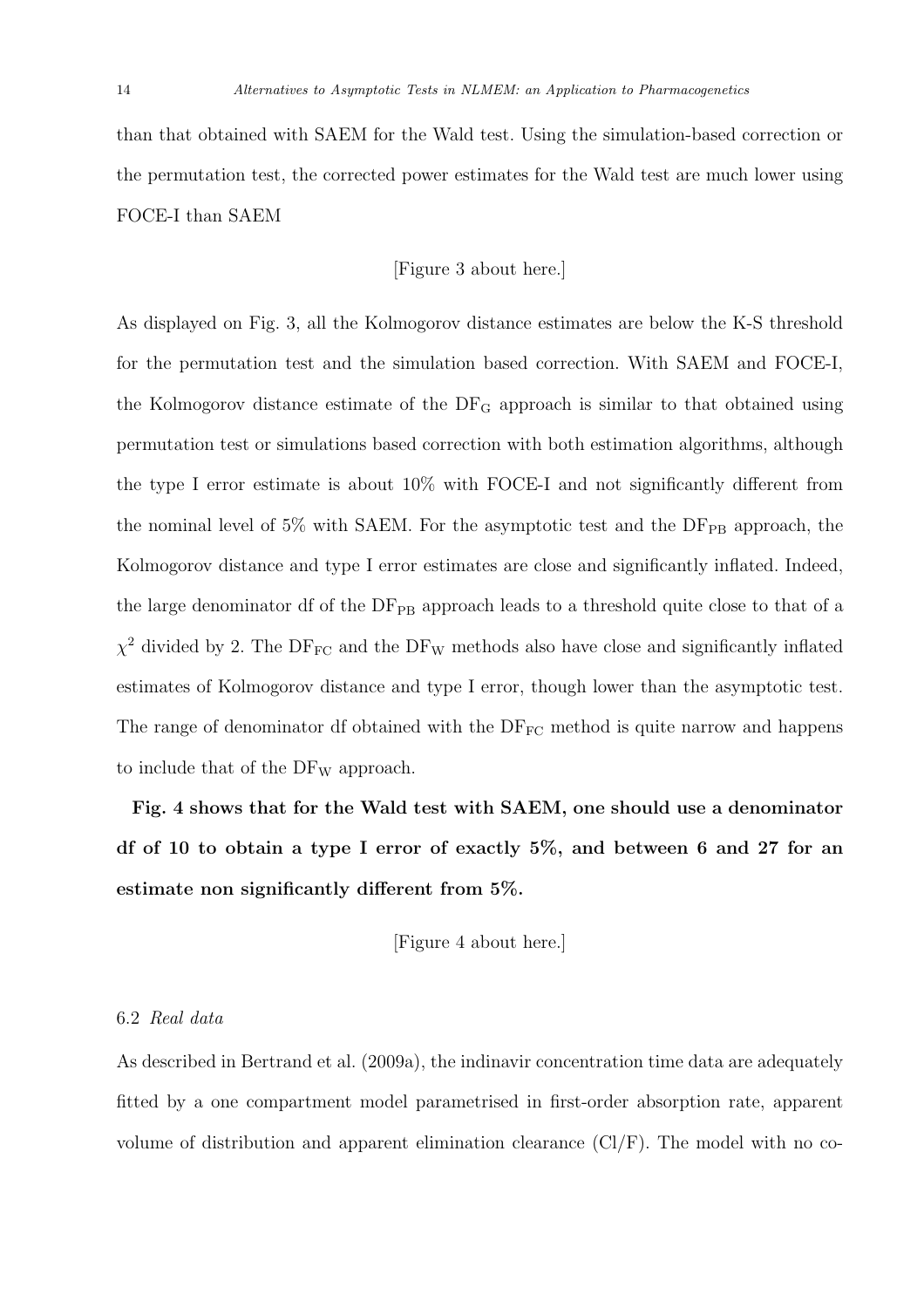variate has an absorption constant of 1.3  $h^{-1}$  with an important inter-individual variability of 118%, an elimination clearance of 21.9  $L \cdot h^{-1}$  and a volume of distribution of 93.9 L with inter-individual variabilities of 34.4% and 19.3%, respectively. The standard deviations of the random effect are expressed as the coefficient of variation of the pharmacokinetic parameters, as in the model the latter are coded in natural logarithms. Those estimates are in accordance with the literature on indinavir given in combination with ritonavir. The coefficient of variation for the residual error is 44.5%. All of the estimation relative standard errors (RSE) were below 25% with the exception of  $k_a$  and  $V/F$  (around 30% and 60%,

After ascending selection using the asymptotic LRT, only an effect of the CYP 3A4\*1B polymorphism effect on  $k_a$  (p-value=0.02) and an age effect on Cl/F (p-value=0.03) remain in the model. The p-values of the permutation tests are 0.04 and 0.1 for the CYP 3A4\*1B polymorphism and age effects, respectively. The corresponding p-values are 0.014 and 0.043 using the  $DF_{PB}$  approach, 0.018 and 0.048 using the  $DF_W$  approach, 0.023 and 0.057 using the  $DF_G$  approach, and 0.02 and 0.047 using the  $DF_{FC}$  approach.

Only the effect of the CYP 3A4\*1B polymorphism remains in the final model, as the effect of age is discarded based on the p-value estimates from the permutation test and the  $DF_G$ approach.

## 7. Discussion

respectively).

Several studies have evaluated by simulation the performance of tests for discrete covariate on continuous responses using NLMEM with various designs and estimation methods (see the review in the discussion of Bertrand et al. (2009b)). Permutation tests and F-distribution based tests have been compared in the linear mixed effects framework (Lin and Heagerty, 2004; Routledge, 1997). In particular Routledge (1997) concluded that when unable to guarantee, in advance, the reliability of p-values based on the F-distribution one should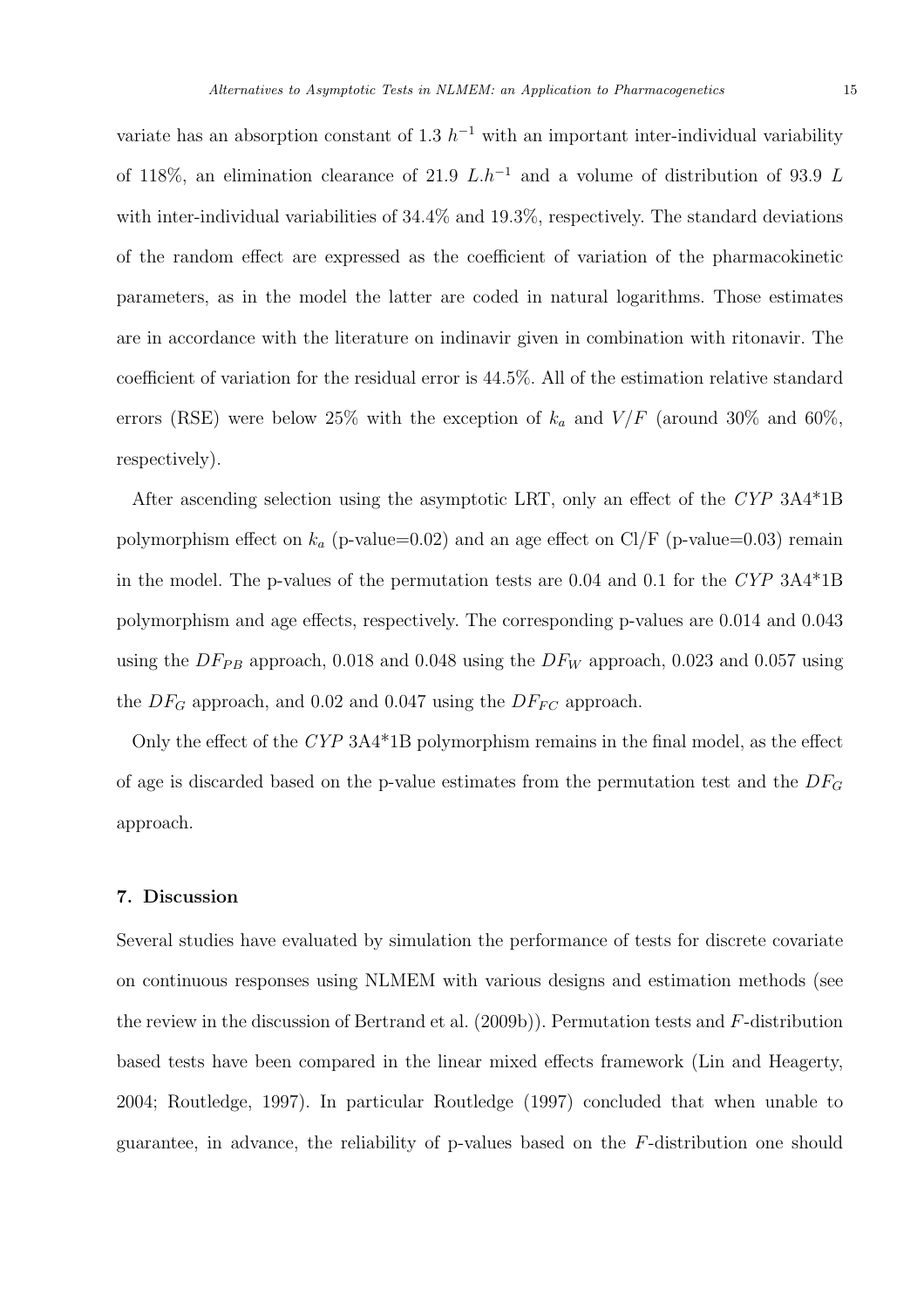use a permutation test. However, as far as we know, such an evaluation has not yet been published in the specific context of NLMEM.

Both simulation and permutation based-approaches are relatively time consuming with computing time estimates which are about 3.4 h and 24 min compared to 19.2 s and 12.4 s for the asymptotic Wald test with SAEM and FOCE-I, respectively. The permutation test is found to be a robust alternative to correction based on simulations under  $H_0$  from a model, with type I error close to 5%. With regard to the main assumption of permutation tests, our simulation setting ensures exchangeability of the observations as the genetic covariate only affected the fixed effects. The external validity of a permutation test is often questioned as it is by construction 'sample dependent'. Manly (1998) argues however that it is equivalent to question the representativeness of the study sample which also conditions the external validity of classical tests.

Because the covariates enter the model in a linear fashion, we also consider using a F-distribution for the Wald test, a widely used method in LMEM (Verbeke and Molenberghs, 1997). The df of the  $DF_{PB}$  approach which is derived from the multivariate ANOVA differs greatly from the df used within the mixed effect framework. Indeed, in the multivariate ANOVA, the subject concentrations are considered as independent variables under the influence of the genotype and the multivariate statistic is based on the comparison of the between and within variance matrices whose covariance terms inform on the correlation between the variables. Thus in this approach, n variables are considered in  $N$  subjects leading to an  $N \times n$  sample size. Then, one degree of freedom is subtracted per parameter estimates minus the number of contrast tested. On the other hand in the mixed effects model, the independent variable is the subject with N the sample size. For  $DF_W$  and  $DF_G$ , one degree of freedom is subtracted per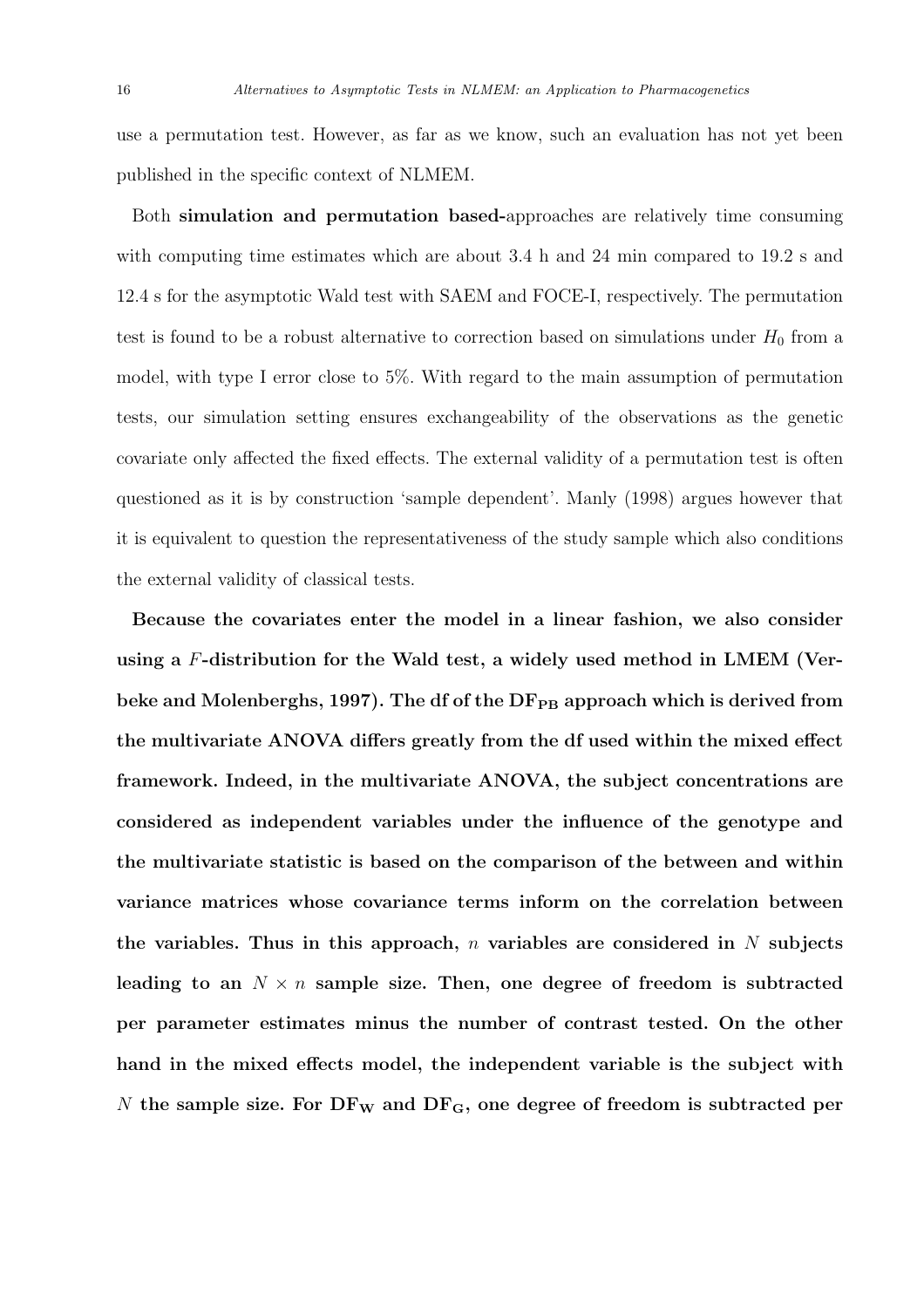random effect variance and fixed effect respectively. For  $DF_{FC}$ , the information available in the data for the parameter estimation is quantified through the variance of parameter estimates rather than by subtracting degrees of freedom to the sample size. Here, all these methods however fail to correct for the Wald type I error inflation, as the denominator df estimates for the 200 data sets are too large. Actually, the optimal denominator df is even smaller than the number of independent observations to compensate for the downward bias of the variance of the estimates, as shown by the performance of the  $DF<sub>G</sub>$  method.

Indeed, the only method based on an F-distribution that corrects for the type I error inflation of the Wald test is the  $DF_G$  method with SAEM. With the FOCE-I algorithm, the Kolmogorov distance suggested an improvement using the DF<sup>G</sup> method despite the fact that we observed an inflation of the type I error, indicating that the correction may be useful even in this case. To go past the simple design under study here, we considered two other designs from a previous study evaluating the Wald test and the LRT (Bertrand et al., 2009b): a design optimised using the PFIM software (Retout et al., 2007) including  $N = 80$  subjects sorted in 4 groups with  $n = 2$  samples and a combined design with  $N = 20$  subjects having  $n = 4$  samples plus  $N = 80$  subjects with only one trough concentration  $(n = 1)$ . The type I error estimates using the classical Wald test and the  $DF_G$  method are 8.7% and 5.7%, respectively for the optimal design and 8.4% and 4.5%, respectively for the combined design. These results show that the  $DF_G$  method also corrects the type I error inflation observed in these designs. However, it does so not only through approximating the distribution for the Wald test but essentially through inflating the estimation variance for the effect coefficient by the factor  $N/(N - p)$ . This factor, which brings Bessel's correction for the unbiased estimator of the variance to mind, was recommended by Gallant (1975) based only on a Monte Carlo study in the multivariate nonlinear model framework. Thus, caution should be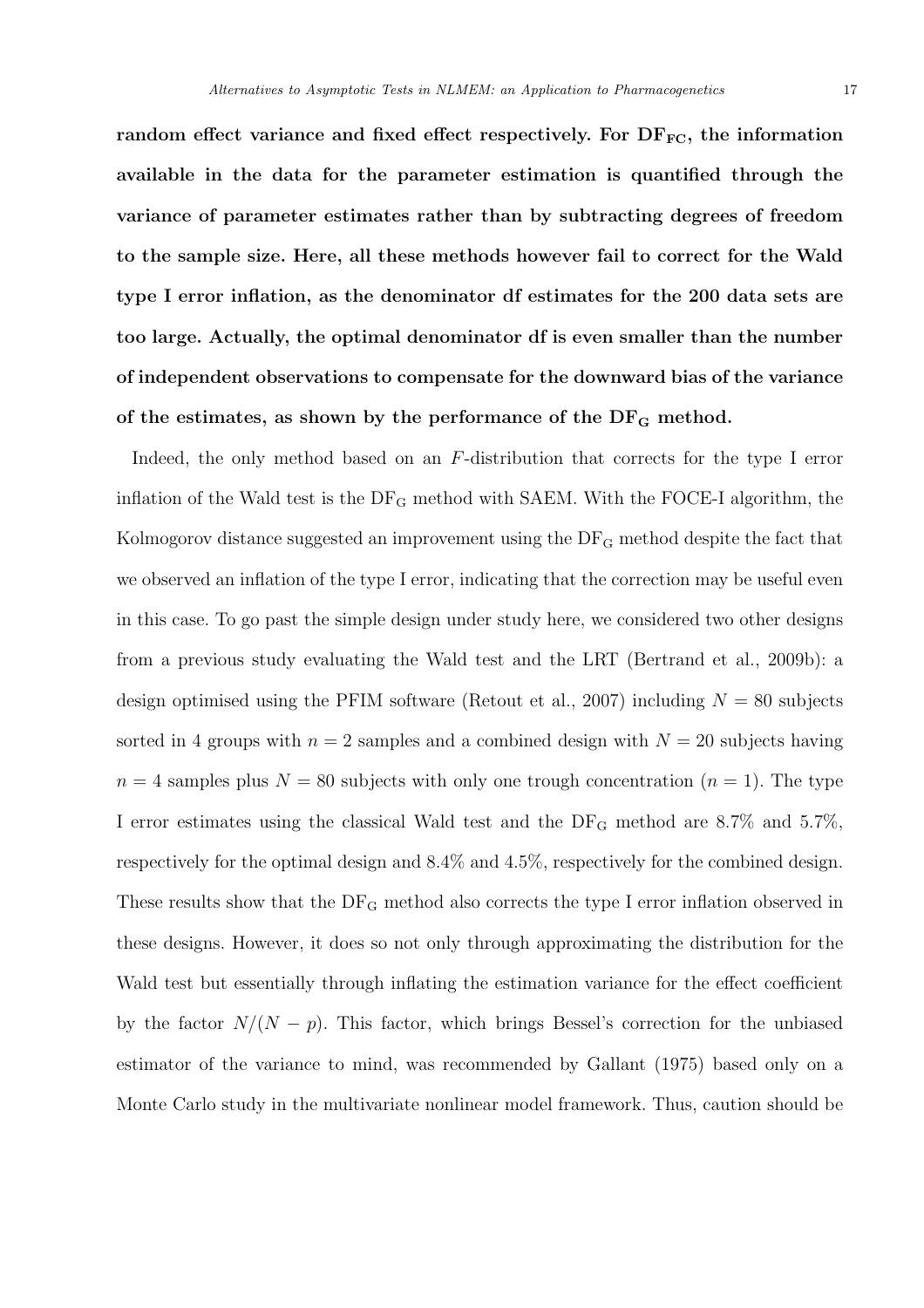used and further investigation is needed as to designs involving different number of samples per subject and in other simulation settings.

One limitation of the present research is that we consider the method developed by Fai and Cornelius (1996) and not the method developed by Kenward and Roger (1997). The latter method is indeed based on restricted maximum likelihood (REML) which is not commonly used in NLMEM. Further, Faes et al. (2009) have recently revisited the effective sample size in correlated data and provided an approximate degrees of freedom method. They used REML estimation, thus we did not assess their approach. Meza et al. (2007) have developed a REML extension of the SAEM algorithm not implemented in MONOLIX yet. A perspective of the present work would therefore be to assess the Kenward and Roger (1997) and Faes et al. (2009) methods using this extension. Of note, a Bayesian framework would be appealing, not the least because it would circumvent the issue of the type I error by summarizing the available information in a posterior distribution instead of a p-value.

## 8. Conclusion

While this research confirms the feasibility of permutation tests in pharmacogenetic studies for both the LRT and the Wald test, further investigations in other simulation settings are required to recommend the F-distribution based approach proposed in multivariate nonlinear models for the Wald test. As permutation does only slightly better than the asymptotic alternatives for an additional computing burden, a sensible course of action could be to use it only when decisions based respectively on the asymptotic test and the Gallant alternative are discordant.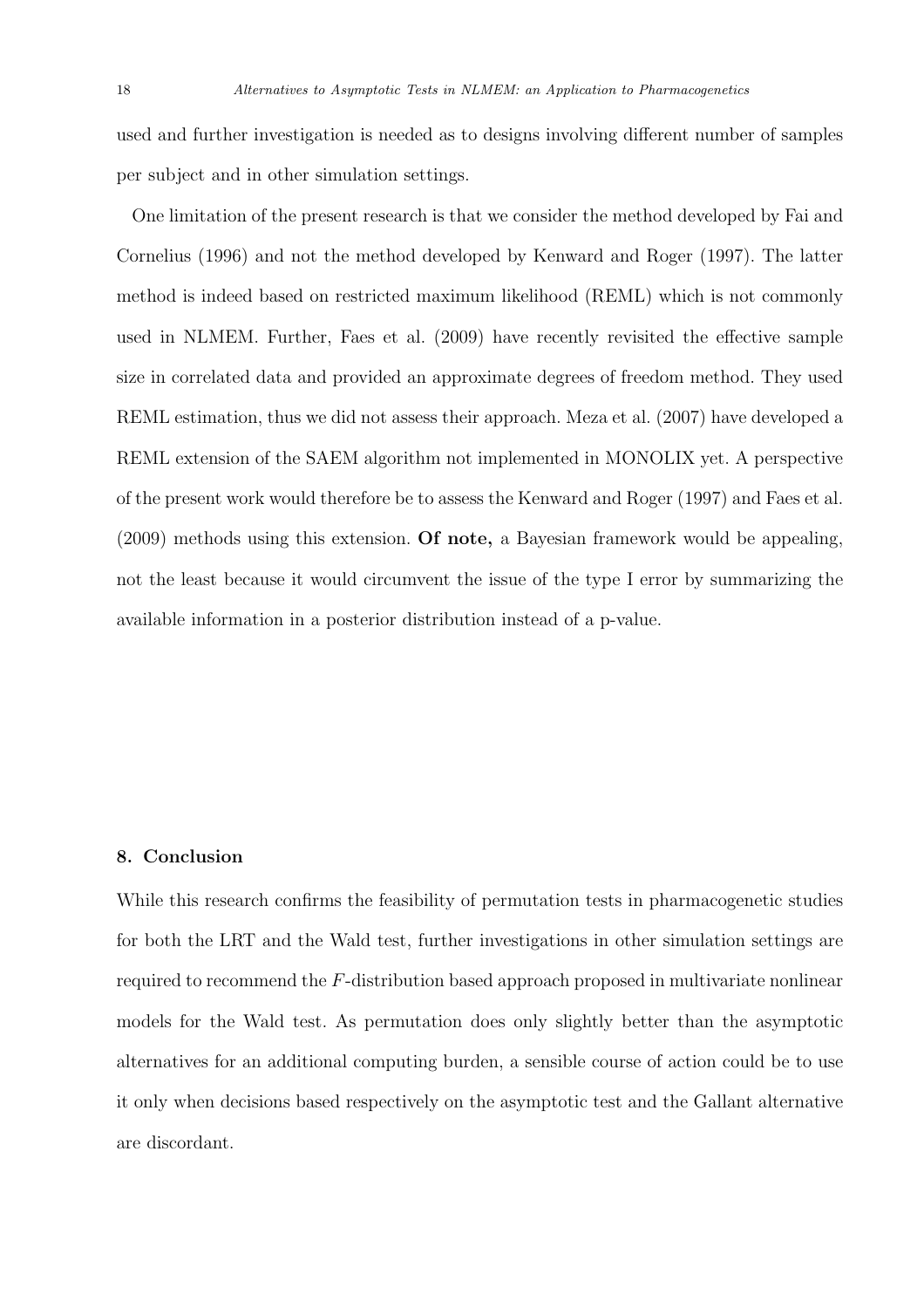#### **ACKNOWLEDGEMENTS**

The authors would like to thank IFR02 and Hervé Le Nagard for the use of the Centre de Biomodélisation as well as Prof. Marc Lavielle for the valuable help he provided in using MONOLIX.

During this research, Julie Bertrand was supported by a grant from the Institut de Recherches Internationales Servier (France).

#### **REFERENCES**

- Bertrand, J., Comets, E., Laffont, C., Chenel, M., and Mentré, F. (2009b). Pharmacogenetics and population pharmacokinetics: impact of the design on three tests using the SAEM algorithm. Journal of Pharmacokinetics and Pharmacodynamics 36, 317–339.
- Bertrand, J., Comets, E., and Mentré, F. (2008). Comparison of model-based tests and selection strategies to detect genetic polymorphisms influencing pharmacokinetic parameters. Journal of Biopharmaceutical Statistics 18, 1084–1102.
- Bertrand, J., Tréluyer, J., Panhard, X., Tran, A., Rey, E., Salmon-Céron, D., Duval, X., Mentré, F., and the COPHAR2-ANRS 111 study group. (2009a). Influence of pharmacogenetics on indinavir disposition and short-term response in HIV patients initiating HAART. European Journal of Clinical Pharmacology 65, 667–678.
- Deylon, B., Lavielle, M., and Moulines, E. (1999). Convergence of a stochastic approximation version of EM algorithm. Annals of Statistics 27, 94–128.
- Ding, A. A. and Wu, H. (2001). Assessing antiviral potency of anti-HIV therapies in vivo by comparing viral decay rates in viral dynamic models. Biostatistics 2, 13–29.
- Faes, C., Molenberghs, G., Aerts, M., Verbeke, G., and Kenward, M. G. (2009). The effective sample size and an alternative small-sample degrees-of-freedom method. American Statistician 63, 389–399.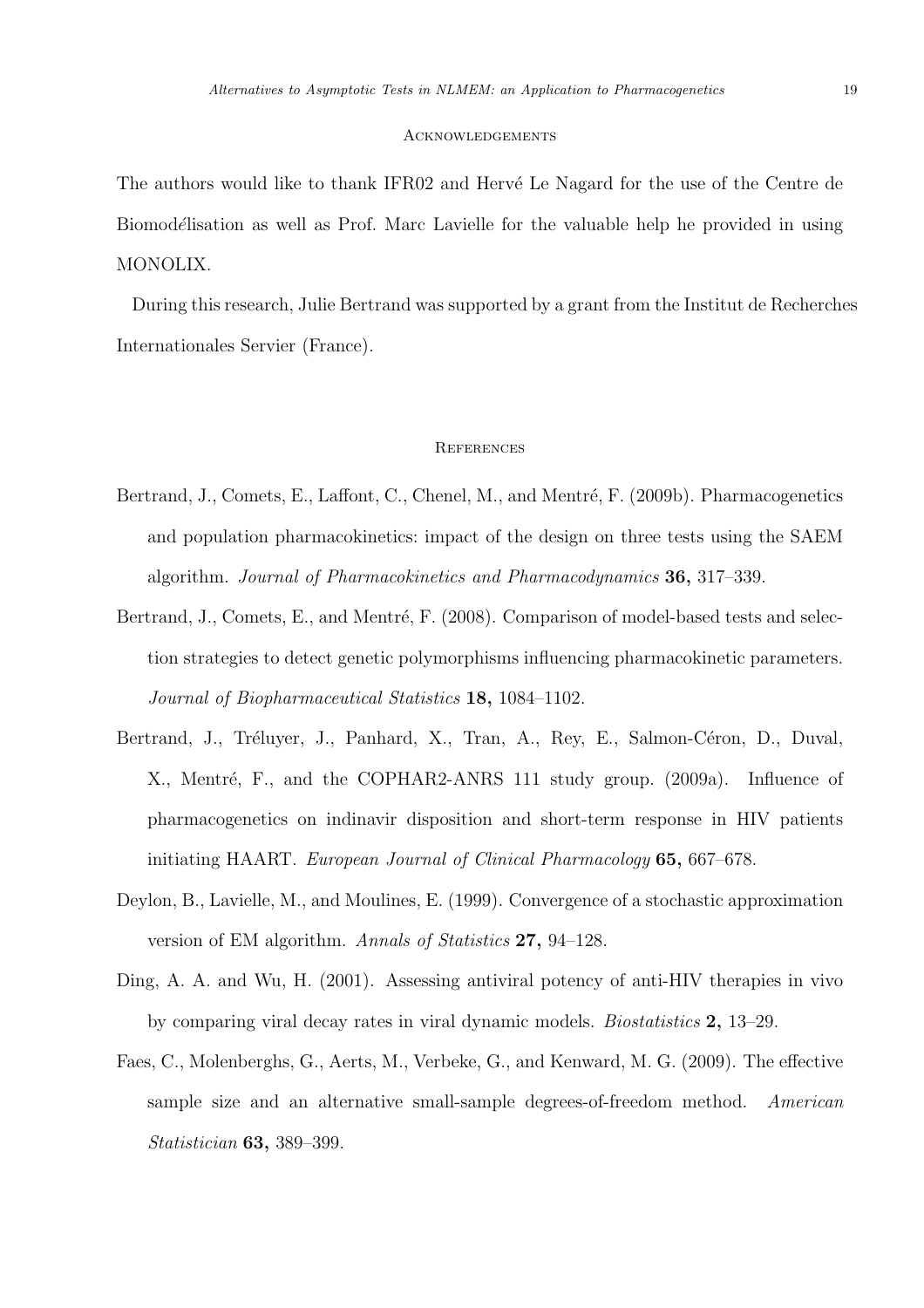- Fai, A. and Cornelius, P. (1996). Approximate F-tests of multiple degree of freedom hypotheses in generalized least squares analyses of unbalanced split-plot experiments. Journal of Statistical Computing and Simulation 54, 363–378.
- Gallant, A. R. (1975). Seemingly unrelated nonlinear regressions. *Journal of Econometrics* 3, 35–50.
- Good, P. (1994). Permutation tests: a practical guide to resampling methods for testing hypotheses. New York: Springer.
- Huet, S., Bouvier, A., Gruet, M. A., and Jolivet, E. (1996). Statistical Tools for Nonlinear Regression: A Practical Guide with S-PLUS Examples. New York: Springer.
- Kenward, M. G. and Roger, J. H. (1997). Small sample inference for fixed effects from restricted maximum likelihood. Biometrics 53, 983–997.
- Lavielle, M. (2008). MONOLIX (MOdèles NOn LInéaires à effets miXtes). MONOLIX group, Orsay, France.
- Lin, D. Y. and Heagerty, P. J., editors (2004). Proceedings of the Second Seattle Symposium in Biostatistics: Analysis of Correlated Data. New York: Springer.
- Lindstrom, M. and Bates, D. (1990). Nonlinear mixed effects models for repeated measures data. Biometrics 46, 673–687.
- Manly, B. (1998). Randomization, Bootstrap and Monte Carlo Methods in Biology. Texts in statistical science. London: Chapman & Hall, 2 edition.
- Marzolini, C., Paus, E., Buclin, T., and Kim, R. B. (2003). Polymorphisms in human MDR1 (P-glycoprotein): recent advances and clinical relevance. Clinical Pharmacology and Therapeutics 75, 13–33.
- Meza, C., Jaffrézic, F., and Foulley, J. L. (2007). REML estimation of variance parameters in nonlinear mixed effects models using the SAEM algorithm. Biometrical Journal 49, 876–888.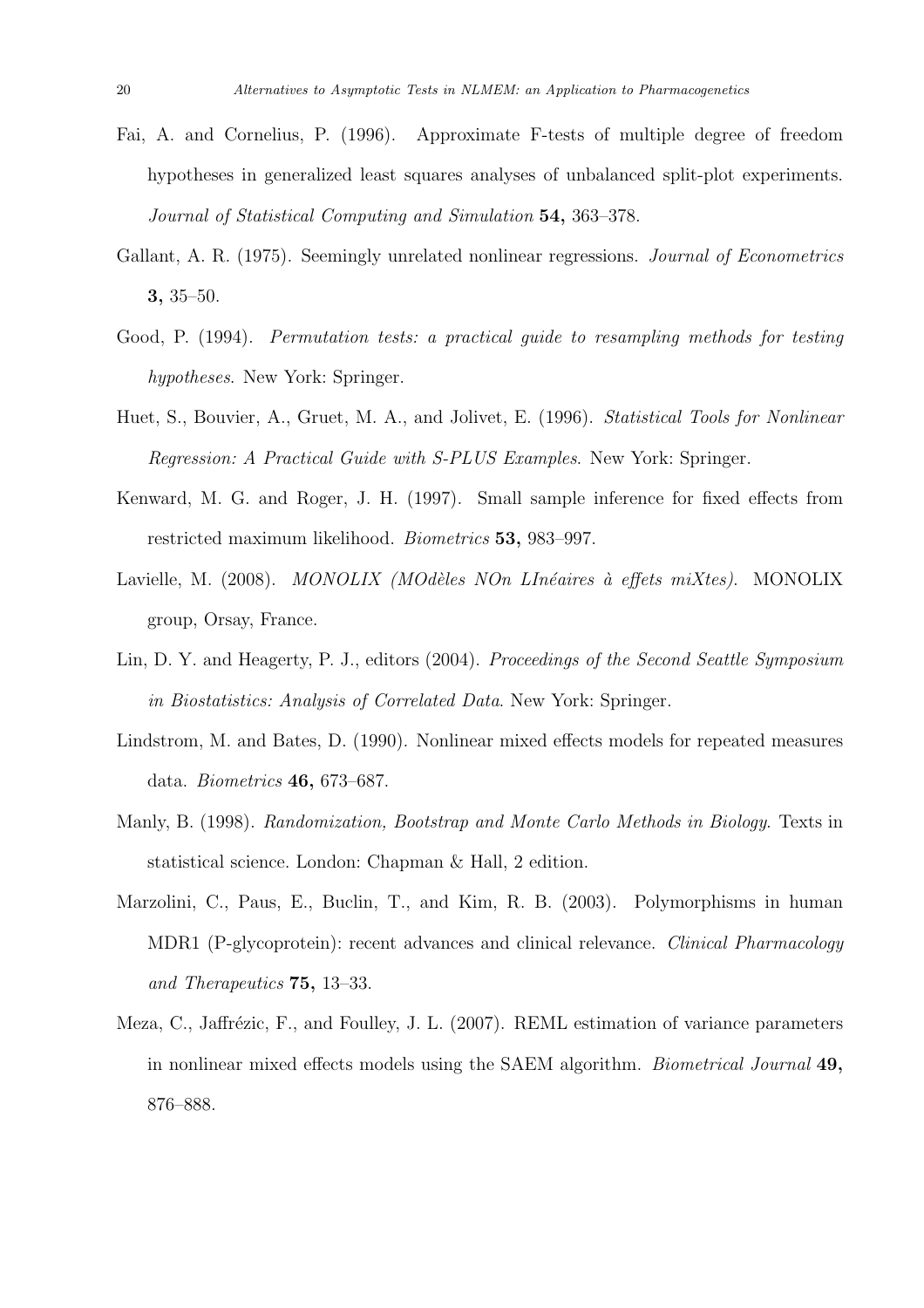- Pinheiro, J. C. and Bates, D. M. (2000). *Mixed Effects Models in S and S-Plus*. New York: Springer.
- Retout, S., Comets, E., Le Nagard, H., Bazzoli, C., and Mentré, F. (2007). PFIM Interface 2.1. UMR738, INSERM, Université Paris 7, Paris, France.

Robert, C. P. and Casella, G. (1983). Monte Carlo Statistical Methods. New York: Springer.

- Routledge, R. D. (1997). P-values from permutation and F-tests. Computational Statistics & Data Analysis 24, 379–386.
- Ruckdeschel, P., Kohl, M., Stabla, T., and Camphausen, F. (2006). S4 classes for distributions. R News  $6, 2-6$ .
- Sakaeda, T., Nakamura, T., and Okumura, K. (2002). MDR1 genotype-related pharmacokinetics and pharmacodynamics. *Biological*  $\mathcal{B}$  *Pharmaceutical Bulletin* 25, 1391–1400.
- Samson, A., Lavielle, M., and Mentré, F.  $(2007)$ . The SAEM algorithm for group comparison tests in longitudinal data analysis based on non-linear mixed-effects model. Statistics in Medicine 26, 4860–4875.
- Verbeke, G. and Molenberghs, G. (1997). Linear Mixed Models in Practice. A SAS-Oriented Approach. New York: Springer.
- Vonesh, E. F. and Chinchilli, V. M. (1997). Linear and Nonlinear Models for the Analysis of Repeated Measurements. New York: Marcel Dekker.
- Wolfinger, R. D. (2000). Fitting nonlinear mixed models with the new NLMIXED procedure. Technical report, SAS Institute Inc., Cary, NC, USA. Paper 287.
- Wu, H. and Zhang, J. T. (2002). The study of long-term HIV dynamics using semi-parametric non-linear mixed-effects models. Stat Med 21, 3655–3675.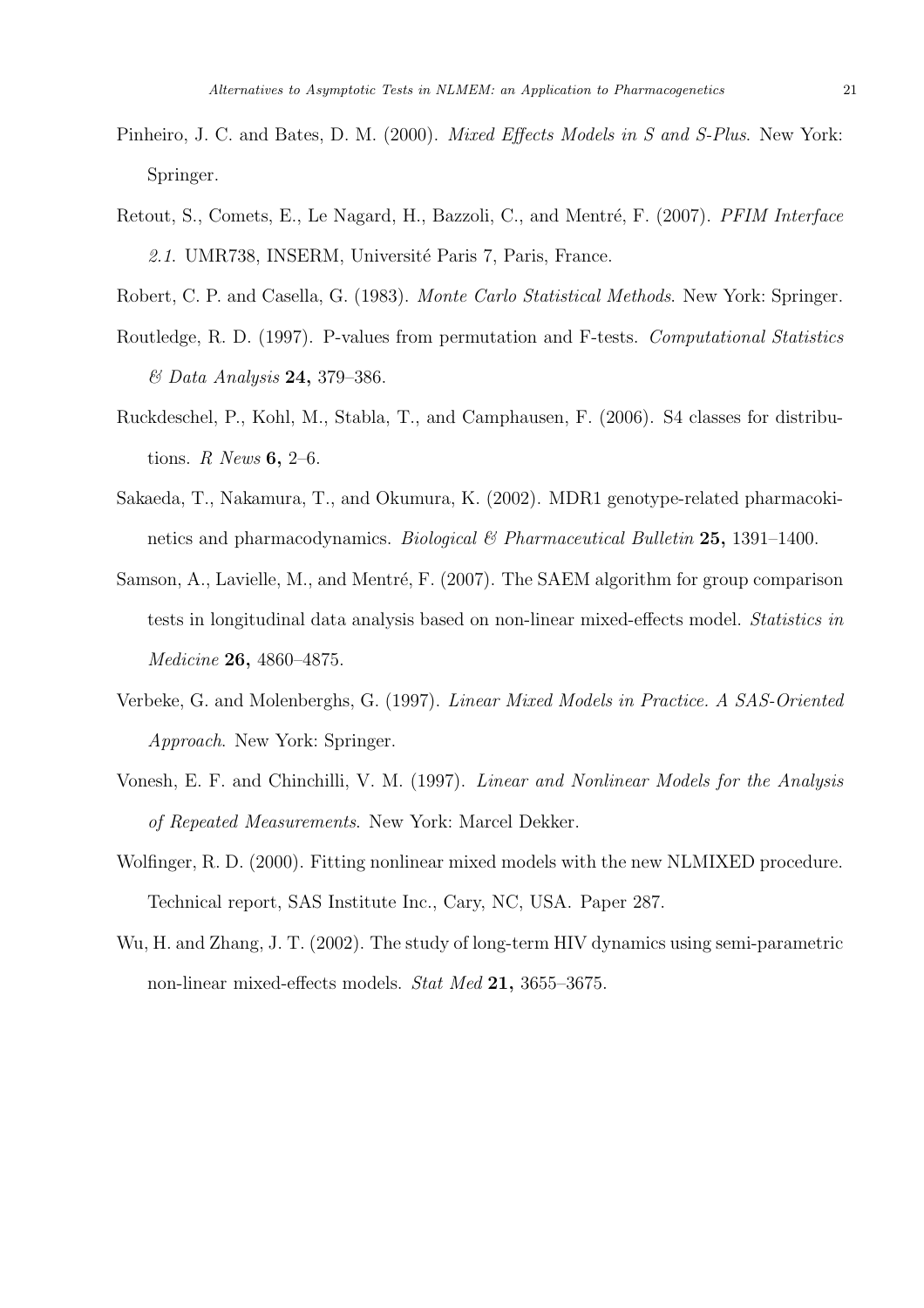

Figure 1. Indinavir pharmacokinetic concentrations versus time profiles for the 40 patients included in the COPHAR2-ANRS 111 study sorted by dose and genotype for the CYP 3A4\*1B polymorphism. The plain, dashed and dotted lines represent patients with a 400, 600 and 800 mg dose, respectively.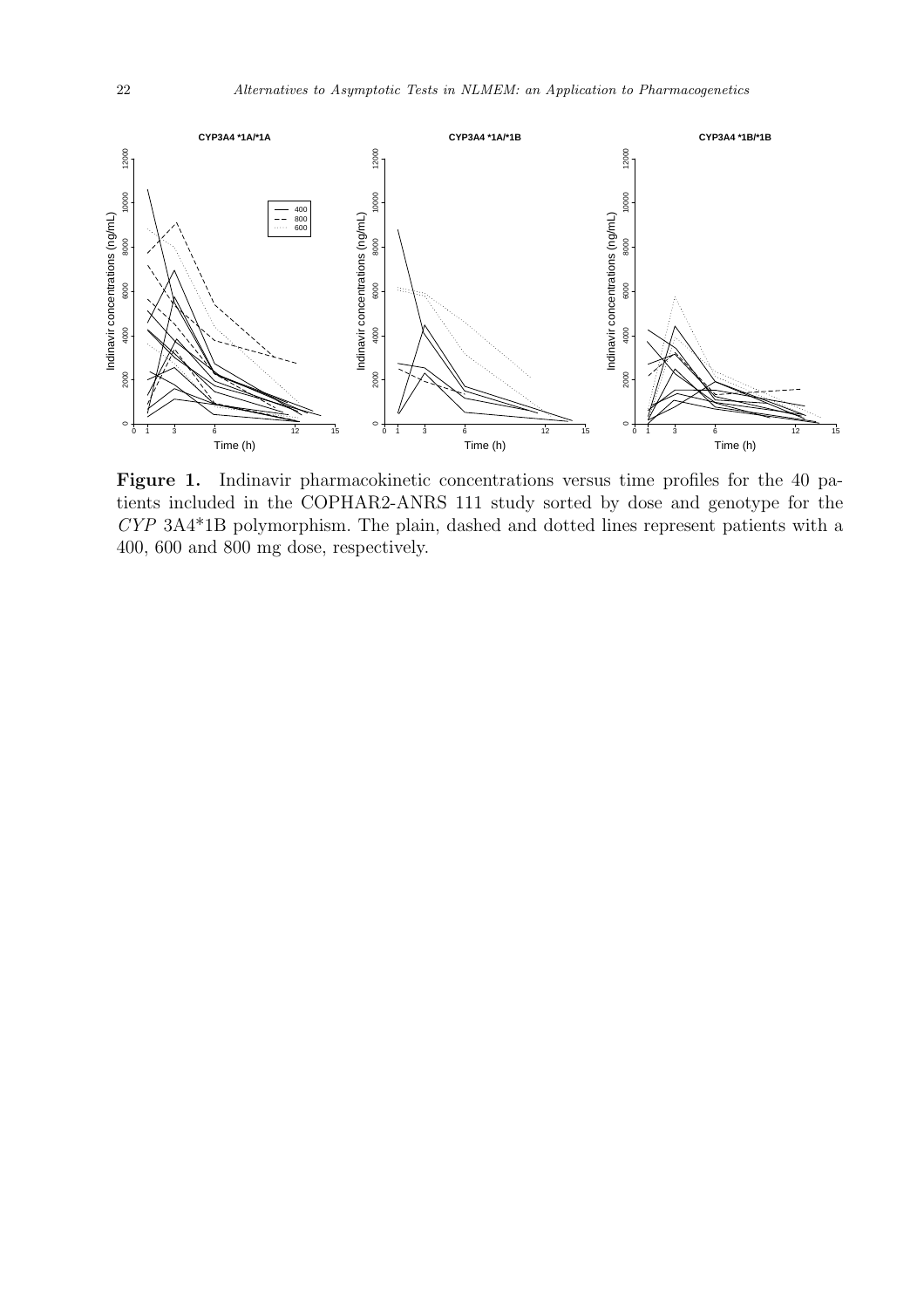

Figure 2. Concentrations (ng/mL) simulated for a representative data set under  $H_0$  (top) and a representative one under  $H_1$  (bottom). The subjects are sorted by genotype for the exon  $SNP_1$ : common homozygotes (left), heterozygotes (center) and rare homozygotes (right). The profile for the mean parameters is represented by a thick line. Individual concentration curves are represented by dotted lines.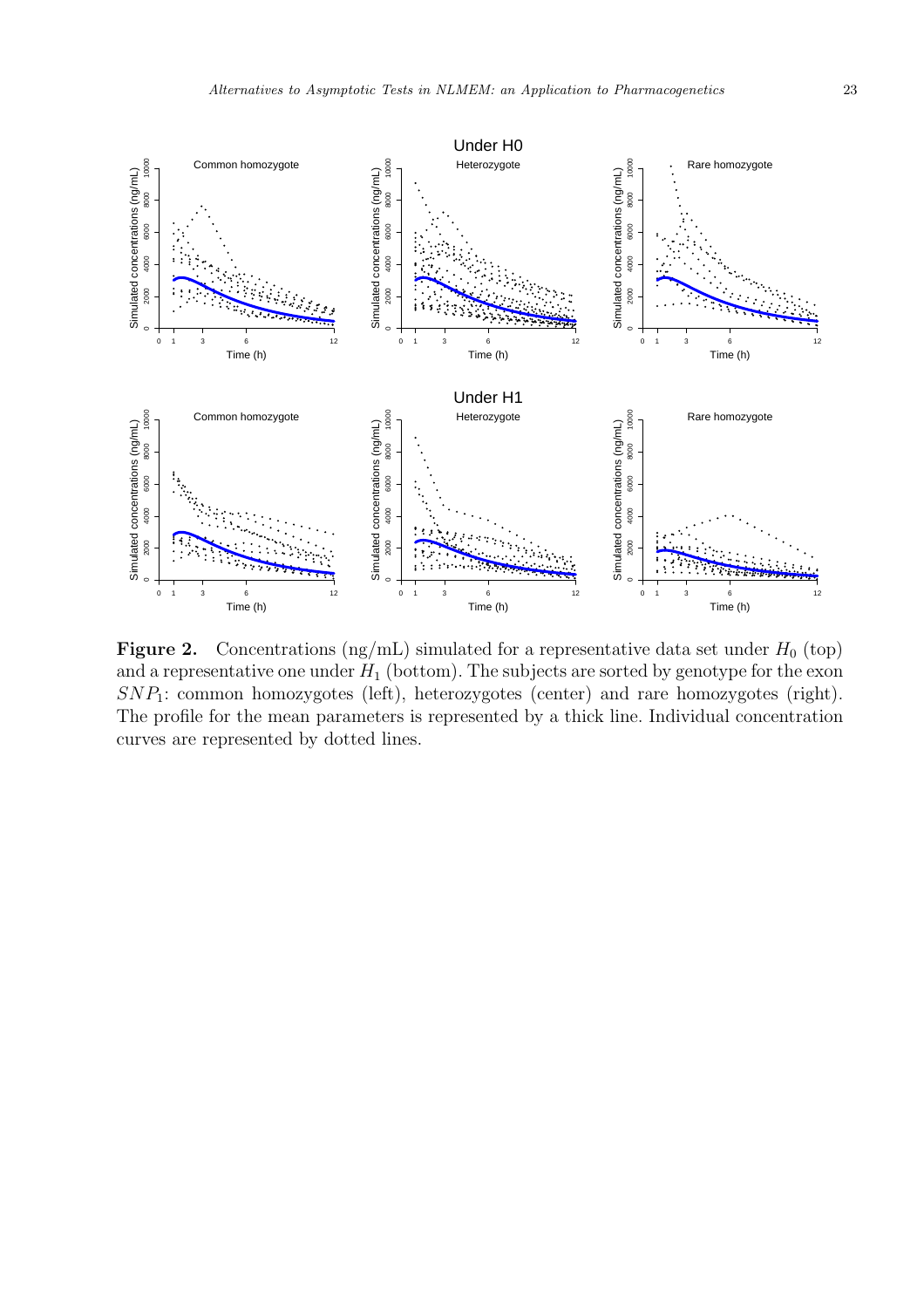

Figure 3. Kolmogorov distance between the uniform distribution on the interval [0, 1] and the p-value distributions obtained on 200 simulations under  $H_0$  for the Wald test and the LRT under their asymptotic form and using the proposed alternatives with FOCE-I and SAEM. The horizontal gray line is the corresponding threshold of the Kolmogorov-Smirnov test for 200 data sets.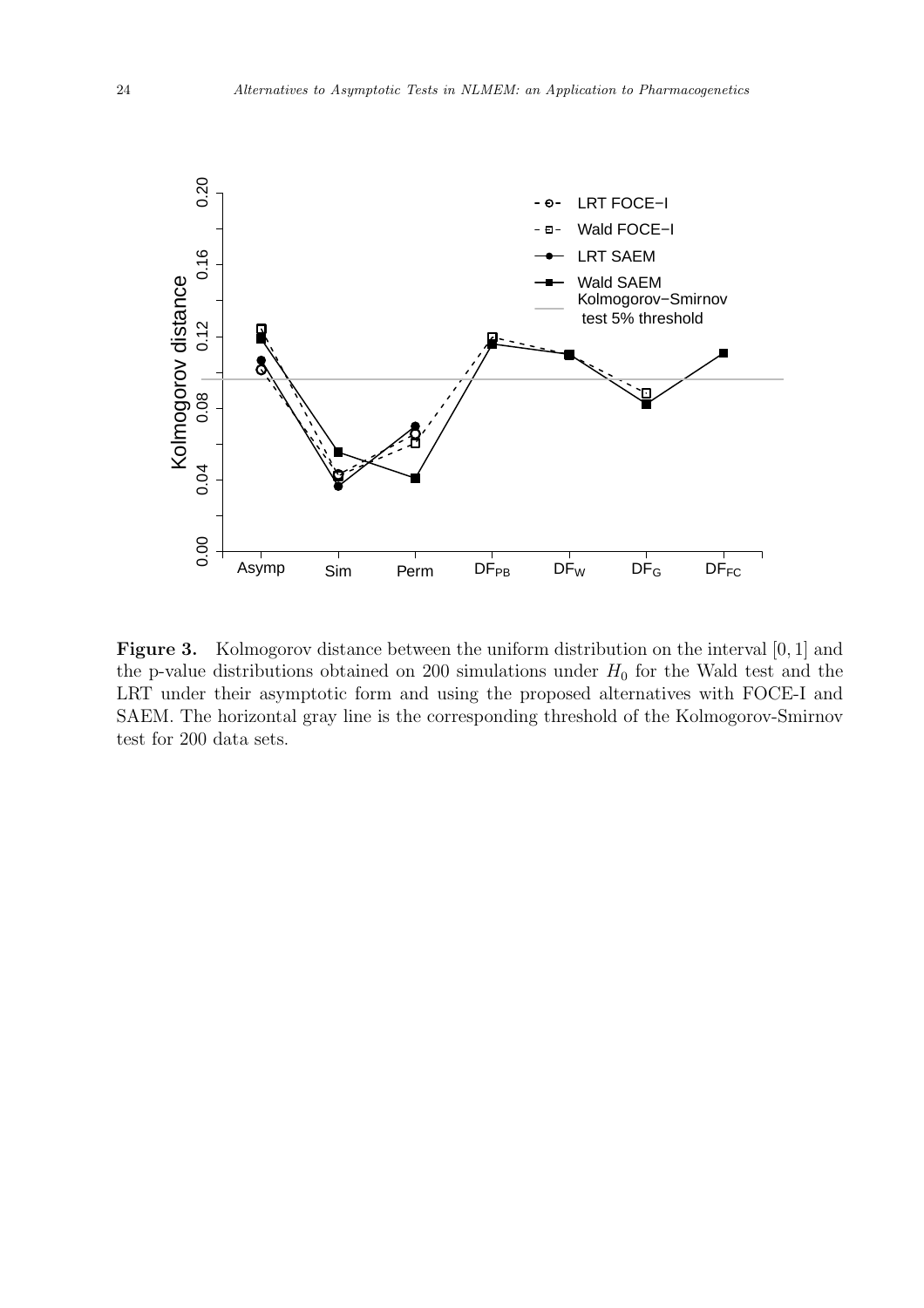

**Figure 4.** Type I error estimates  $(\%)$  of the Wald test on the 200 data sets simulated under  $H_0$  versus the corresponding denominator degree of freedom with SAEM. The gray dotted line and shaded area represent the nominal level of 5% and its 95% prediction interval.